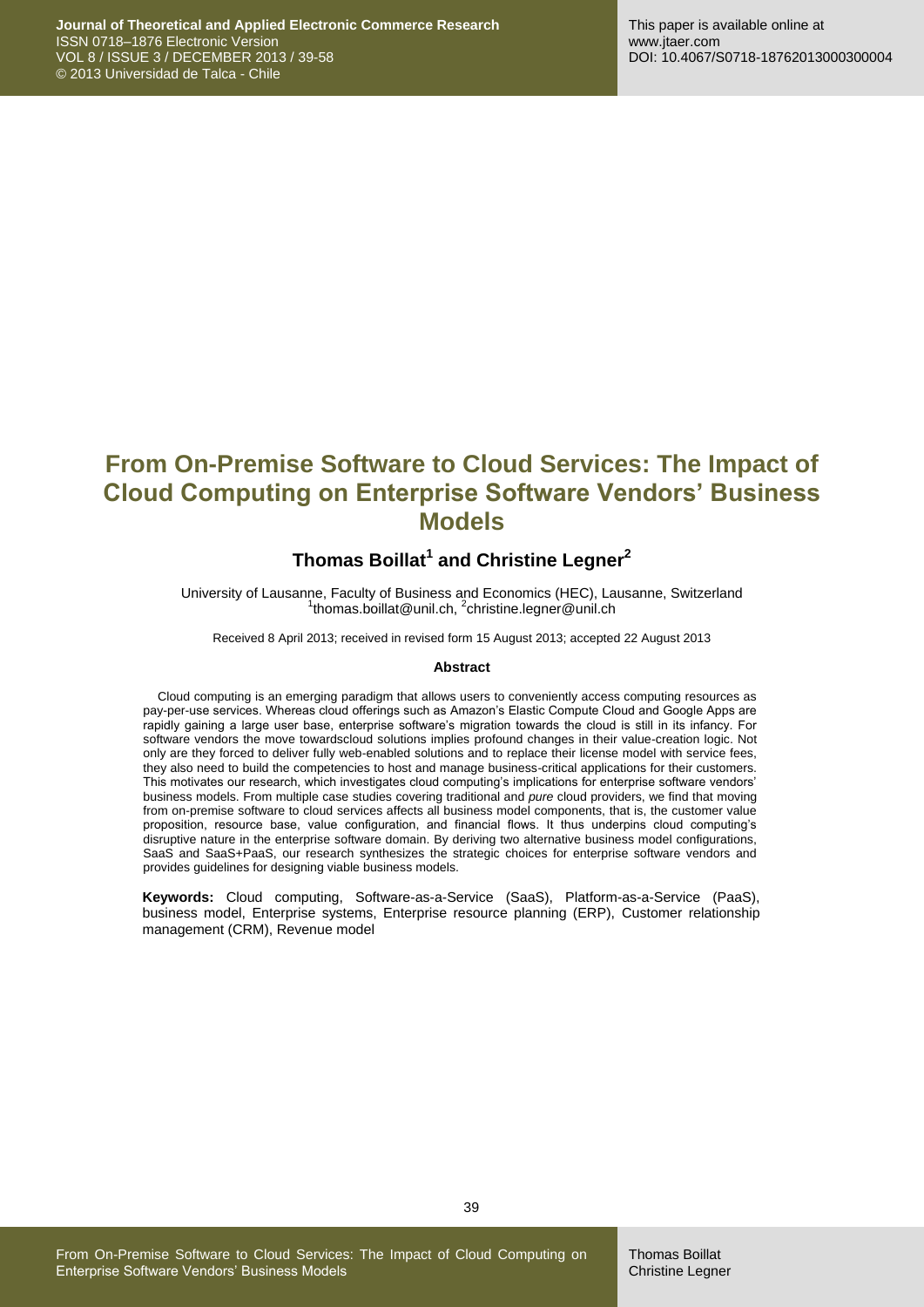# **1 Introduction**

Cloud computing is an emerging concept that allows users to conveniently access computing resources as pay-peruse services [4]. As is often the case in a new technology concept's early phases, expectations are high and growth projections are impressive. In 2013, cloud computing is among the top 10 technologies considered strategic for most organizations [22]. Analysts project that the cloud services market will grow from \$25.5 billion in 2011 to \$159.3 billion by 2020 [47], and expect that almost all computing resources will move towards the cloud. Whereas cloud offerings such as Amazon's Elastic Compute Cloud and Google Apps are rapidly gaining a large user base, enterprise software's migration towards the cloud is still in its infancy.

The relatively slow migration towards cloud solutions in the enterprise software domain can be explained by different factors: Looking at the demand side, business users have more complex information technology (IT) needs than private users, since they use enterprise software, such as enterprise resource planning (ERP) or customer relationship management (CRM) systems, to support their core business operations. Given the business criticality of these systems, companies are more concerned about security and peformance issues [49], but also face significant switching costs when migrating to new technologies. Accordingly, the business user perspective has been extensively investigated in recent studies on cloud adoption drivers and challenges [6], [27] as well as approaches for migrating to the cloud [36]-[37]. However, this slow migration towards cloud enterprise software may also be explained from the supply side, where vendors are reluctant to introduce cloud offerings. For them, cloud computing implies profound changes: Not only does it force them to deliver their solutions via the internet and to replace their software license model with service fees [40]; it also requires them to rework their solutions to become fully webenabled and to serve multiple customers with the same instance, whereas traditional applications are installed and often extensively customized for a single customer. In terms of competencies and resources, delivering cloud applications implies that software vendors operate data centers and manage applications in addition to their traditional software development activities. Although several authors have emphasized cloud computing's disruptive nature [13], [32], we still lack a systematic analysis of cloud computing's profound impact on software vendors.

This motivates our research, which investigates the shift from on-premise software to cloud services from the perspective of enterprise software vendors. We build on the conceptualization of business models [24], [28], [44], which allow us to systematically explore cloud computing's implications for software vendors' value creation logic. Specifically, we address the following research question: How does cloud computing impact enterprise software vendors' business model configurations, and the interrelated dimensions of customer value proposition, resource base, value configuration, and financial flows? Given our study's explorative nature, we apply a qualitative case study research design to gain detailed insights into enterprise software vendors' business models. Based on primary and secondary data, we systematically analyze four cloud offerings in the areas of ERP and CRM and two of their on-premise counterparts. Using the business model canvas of Osterwalder and Pigneur [44] as analysis framework, we derive two distinct business model configurations – SaaS and SaaS+PaaS (Platform-as-a-Service) – which synthesize the strategic choices for enterprise software vendors. The identified business model configurations provide guidelines for designing viable business models and relativize the strict seperation between SaaS and PaaS in prior literature. Our research thereby complements the few prior studies on cloud-based enterprise software, which focus on revenue and price models [1], [19], [23] or develop cloud offering typologies [34], [40].

The remainder of this paper is structured as follows: Section 2 summarizes prior research into cloud computing and enterprise software in order to identify the research gap. We then present our qualitative research approach and analysis framework. Our case analysis starts by presenting details of selected enterprise software offerings and vendors. Based on these insights, we analyze the key characteristics of cloud-based business models in order to derive two distinct cloud business model configurations. We then elaborate on their characteristics and how they change enterprise software vendors' value creation mechanism. This paper concludes with a summary of the paper's contributions, limitations, and implications.

# **2 Current State of Research**

Drawing on the definition of cloud computing, the following section reviews prior investigations into cloud-based enterprise software. It reveals a strong focus on SaaS as well as cloud adoption and migration from the user perspective, while the debate on cloud computing's implications for software vendors is still in an early stage.

### **2.1 Defining Cloud Computing**

Cloud computing is a model for enabling ubiquitous, convenient, on-demand network access to a shared pool of configurable computing resources (e.g., networks, servers, storage, applications, and services) that can be rapidly provisioned and released with minimal management effort or service provider interaction [1], [17]. Cloud services are delivered to users through the network, who in return pay for what they use. Resources can be hosted on a public cloud that is accessible by everyone, and shared among multiple users, or on a private cloud, where resources are dedicated to a single company [25]. Perceptions of cloud computing have changed over time. At its outset, cloud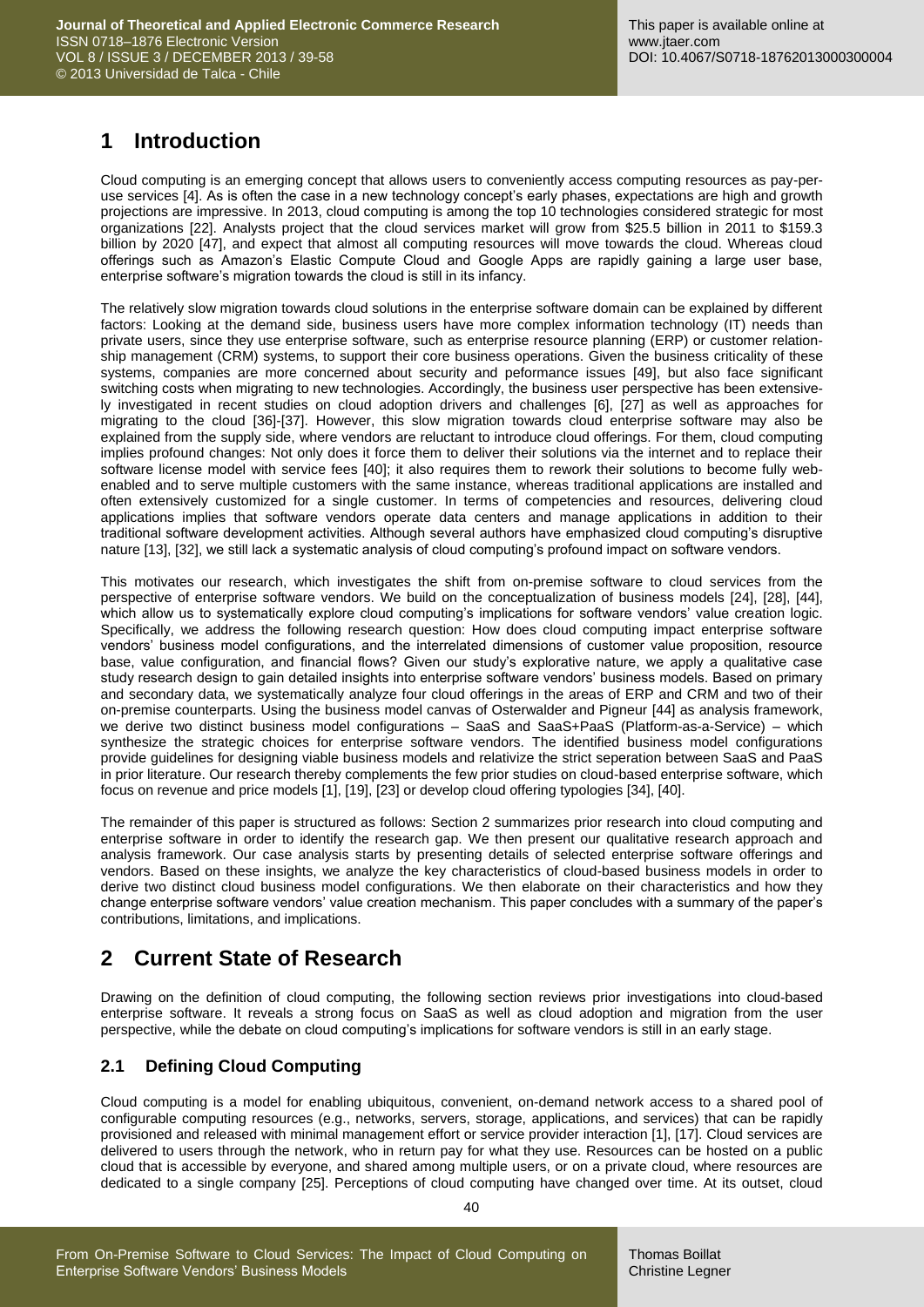computing was seen as a successor of grid computing [21] for its abilities to provide scalable computing resources aiming to improve data treatments. Companies provision their IT infrastructure from third-party services (Infrastructure-as-a-Service, IaaS), instead of owning a costly and underutilized rack of servers. Thereby, they can better manage peak loads and can adapt their infrastructure needs accordingly [4]. Nowadays, this infrastructurecentric perspective on cloud computing is complemented by targeted offerings for end users. Traditional client server applications are replaced by Software-as-a-Service (SaaS), which can be easily deployed and used anywhere at any time. Furthermore, Platform-as-a-Service (PaaS) provides a development and deployment environment for software developers.

#### **2.2 Cloud Computing's Impacts on Enterprise Software**

Enterprise software comprises all software applications that companies use to support their core business process operations [14], [41], [48], such as enterprise resource planning (ERP), customer relationship management (CRM), or supply chain management (SCM) systems. Cloud computing and SaaS are considered a next step in the history of enterprise software [37], [39], which evolved from custom-built software to packaged business applications and – finally – to an increasing service orientation with application service provisioning (ASP) and now cloud computing [8]. Today, on-premise enterprise software is prevailing, with 90% of manufacturing companies relying on ERP [9]. They are mostly standardized software packages based on an integrated database and consist of several modules aimed at specific business functions. As on-demand software delivery, SaaS presents an alternative to the traditional onpremise software, which requires the user to install and operate software in his or her local IT environment [2]. Compared to ASP, SaaS is designed to serve multiple customers with the so-called multitenant model [35]. Customers' data is isolated from one another, while sharing the same instance of the application. As a result, customers have less possibilities to customize SaaS, unless they have a dedicated installation [7].

Table 1, which summarizes prior research on cloud computing and enterprise software, reveals that previous studies associate enterprise software's move towards the cloud mostly with SaaS and focus on the user perspective.

| <b>Publication</b>                     | <b>Focus</b>                                                                                                                                          | Research<br>approach                                                           | <b>Perspectives</b>     |                         |
|----------------------------------------|-------------------------------------------------------------------------------------------------------------------------------------------------------|--------------------------------------------------------------------------------|-------------------------|-------------------------|
|                                        |                                                                                                                                                       | based on [45], [51]                                                            | <b>Customers</b>        | <b>Vendors</b>          |
| Benlian<br>et<br>al.<br>2009 [6]       | SaaS adoption by firms                                                                                                                                | Quantitative<br>empirical<br>survey (374 respondents)                          | $\times$                |                         |
| Choudhary 2007<br>$[11]$               | Switch from perpetual software<br>licensing to SaaS and its impact<br>on software quality                                                             | Qualitative<br>cross-<br>sectional analysis based<br>on use cases              | (X)                     | $\times$                |
| Ellahi et al. 2011<br>$[17]$           | Cloud deployment models, issues<br>of moving enterprise applications<br>to the cloud, and the market<br>evolution for enterprise cloud<br>computing   | Argumentative deduction                                                        | $\sf X$                 |                         |
| Janssen & Joha<br>2011 [27]            | SaaS doption in public sectors<br>(ministries,<br>agencies.<br>public<br>municipalities)                                                              | Qualitative/Quantitative<br>cross-sectional<br>analysis<br>based on interviews | X                       |                         |
| Katzan 2009 [30]                       | Cloud computing from a business<br>and architecture perspective                                                                                       | Argumentative deduction                                                        | X                       | X                       |
| Khajeh-Hosseini<br>et al. 2010 [31]    | Research challenges for cloud<br>computing from an enterprise or<br>organizational perspective                                                        | Argumentative deduction<br>from<br>research/literature<br>review               | $\overline{X}$          | $\overline{\mathsf{x}}$ |
| Liao 2010 [34]                         | <b>SaaS</b><br>business<br>model<br>for<br>enterprise software                                                                                        | Argumentative deduction                                                        | $\times$                | X                       |
| Luoma<br>et<br>al.<br>2012 [38]        | ASP and SaaS firms' business<br>models                                                                                                                | Quantitative<br>empirical<br>survey (163 respondents)                          | X                       | X                       |
| Leimeister et al.<br>2010 [33]         | Actors,<br>roles,<br>and<br>business<br>aspects of cloud                                                                                              | Argumentative deduction<br>from<br>research/literature<br>review               | $\times$                | (X)                     |
| Loebbecke et al.<br>2012 [36]          | Practical case of cloud computing<br>assessment                                                                                                       | Action research                                                                | $\overline{\mathsf{x}}$ |                         |
| $\overline{2}011$<br>Mangiuc<br>$[39]$ | Challenges and risks of moving<br>applications to the cloud                                                                                           | Qualitative/Quantitative<br>cross-sectional<br>analysis<br>based on interviews | $\overline{\mathsf{x}}$ |                         |
| Marston<br>et<br>al.<br>2010 [40]      | Overview of cloud computing;<br>SWOT (strengths, weaknesses,<br>opportunities,<br>and<br>threats)<br>analysis<br>from<br>business<br>a<br>perspective | Argumentative deduction<br>research                                            | $\sf X$                 | (X)                     |

Table 1: Existing research on enterprise software and cloud computing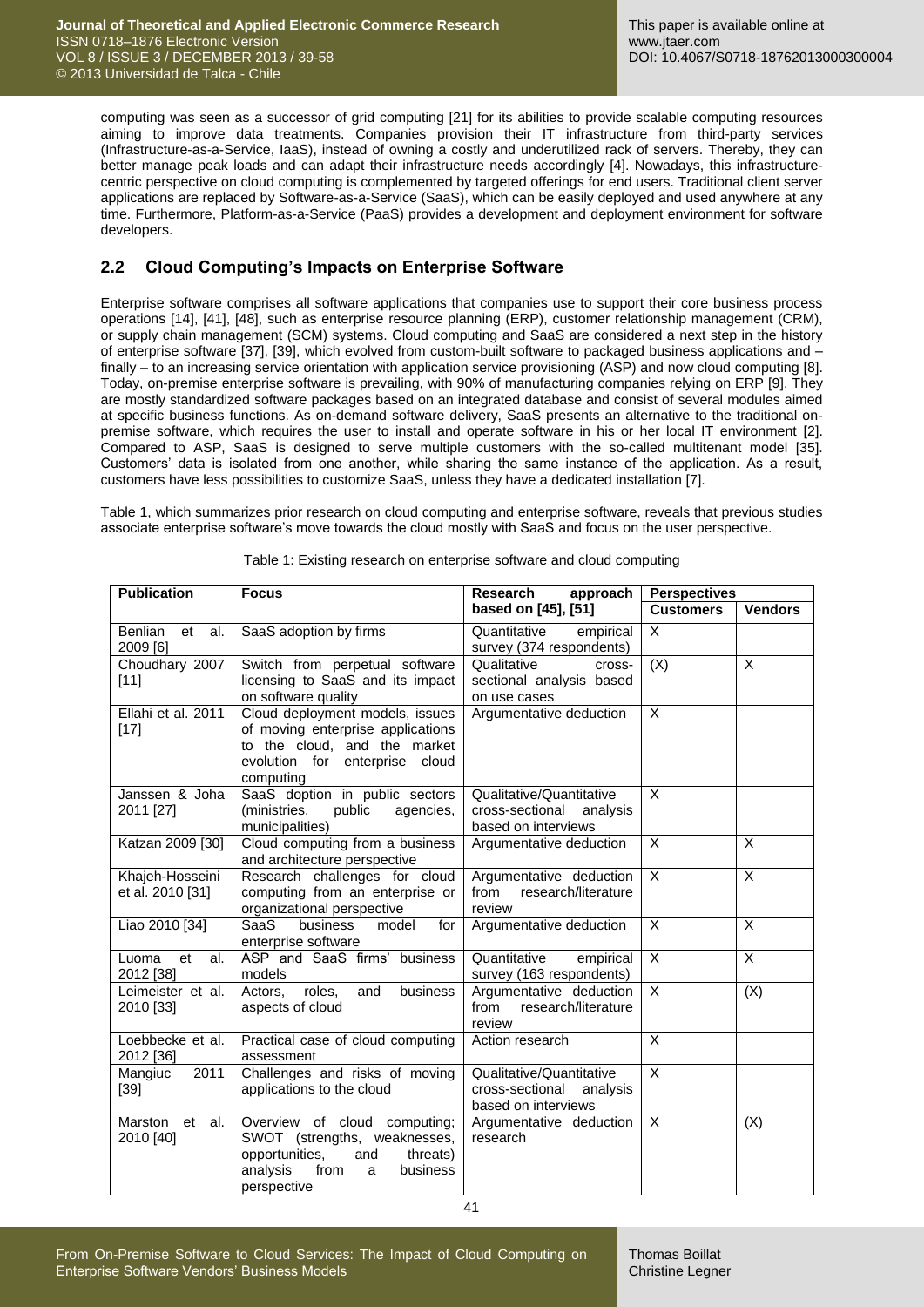Given the concerns of companies with using SaaS, they largely focus on the factors that drive SaaS adoption, the associated challenges, and the benefits and disadvantages. The research by Benlian et al. [6] reveals that the attitudes of (future) customers towards adoption and others' opinions matter most when it comes to adopting SaaS solutions. Ellahi et al. [17] identify scalability, availability, cost, and convenience as fundamental factors for cloud computing adoption, while Mangiuc's empirical research [39] identifies costs to move to the cloud, of which security and support are most important. Loebbecke et al. [36] define eight criteria to assess IT services' cloud readiness, among them the low relevance for the company's core business or competitive position, the high availability of existing cloud services, and the low compliance requirements. Other studies explore the benefits of SaaS and find that it not only impacts the IT infrastructure through its absence of infrastructure and installation [27], but also companies' strategy with immediate access to services that certain companies could not afford [40]. SaaS users often benefit faster from new functionalities, since they are available as soon as they are developed [11]. At an operational level, SaaS can reduce small and medium enterprises' (SME) informatization costs [34] and can help turn firms' capital expenses (CAPEX) into operational expenses (OPEX). Nonetheless, SaaS adoption implies new challenges such as the IT department's role, which changes from implementing and operating business applications to managing customer needs and relationships with service providers [31]. At the same time, companies must decide which software to move to the cloud and which cloud alternative to choose [17]. SaaS usage is not without risk, including dependence on third parties [33], along with the reliability and sustainability of service providers to guarantee continuity of services. The loss of control over some IT services can also raise political issues, while questions about access control or security are always crucial [27].

As much as cloud computing impacts customers, it impacts software vendors and requires the same research interest. However, our literature review shows that current research on cloud enterprise systems hardly focuses exclusively on the vendor perspective. With the exception of Luoma et al. [38], the few existing studies are mainly conceptual papers and lack empirical validation.

#### **2.3 Cloud Computing's Implications for Software Vendors**

The provision of cloud computing services is most often associated with changes in pricing models and revenue streams for software vendors. Compared to the traditional revenue model for enterprise software with a unique license and recurring maintenance fees, SaaS implies new types of price and revenue models [13], [23]: subscription (customers are charged the same fixed monthly or annual sum for independent usage), free (customers are not charged but cannot use all the functionalities), advertising (customers pay no cost to use the solution, while the vendors earn revenue from advertising), and pay-per-use (customers pay only for actual usage and professional services, and software vendors charge for services such as consulting, support, or installation). Abdat et al. [1] mention only three of the aforementioned revenue streams: subscription-based, usage-based (similar to pay-peruse), and advertising. For PaaS, Eurich et al. [19] analyzed 25 cloud platforms and identify eight revenue stream types, from the perspectives of customers and providers: subscription (fixed installments paid by a cloud-based platform customer for getting access to and using a certain service of the platform), transaction-based (customers are charged based on their platform usage), and revenue sharing (commission for placing and promoting an application paid to the provider), additional platform services (e.g., support, training material), advertisements (screen areas are sold to advertisers), affiliate services (from providing PaaS capabilities to another provider's ecosystem), and admission fees (one-time renumeration to access the platform and download/upgrade an application; customers are charged each time they publish a new version of an application).

To systematically investigate the manifold changes induced by cloud computing, a few researchers have begun to investigate cloud computing and business models. In his paper *Moving from Products to Services* [13], Cusumano explains the general shift in software providers' business models, as software gets cheaper, combined with less costly ways of delivering via the internet, as well as attracting small businesses and leading-edge early adopters. Other studies characterize and distinguish different forms of cloud computing. Among them, Weinhardt et al. [50] designed a cloud business model framework with three subclasses – infrastructure, PaaS, and applications – and further refined them. In their categorization, the subclass applications consist of two different business models: SaaS and on-demand web services. Liao [34] defines two classes of SaaS – enterprise-oriented and customer-oriented – and identifies two service patterns. The first comprises SaaS providers that manage their development teams, sales channels, and business partners to provide end users with SaaS applications as full services. The second comprises service platforms and implies that SaaS providers provide development and deployment tools. This allows third parties to develop SaaS applications that implement a specific business logic to meet particular user requirements.

In their recent study, Luoma et al. [38] derive business model configurations for SaaS based on 12 previous papers. They rely on Osterwalder and Pigneur's canvas [44] for a conceptualization of the business model and its contituitive elements. Based on a sample of 163 Finnish firms, the authors compared SaaS and ASP and identified three SaaSrelated business model configurations: enterprise SaaS, pure play SaaS, and self-service SaaS [\(Table 2\)](#page-4-0). They also find that ASP provides customer-specific solutions and requires much more integration than SaaS, and that both ASP and SaaS have smaller company and transaction sizes than software firms in general.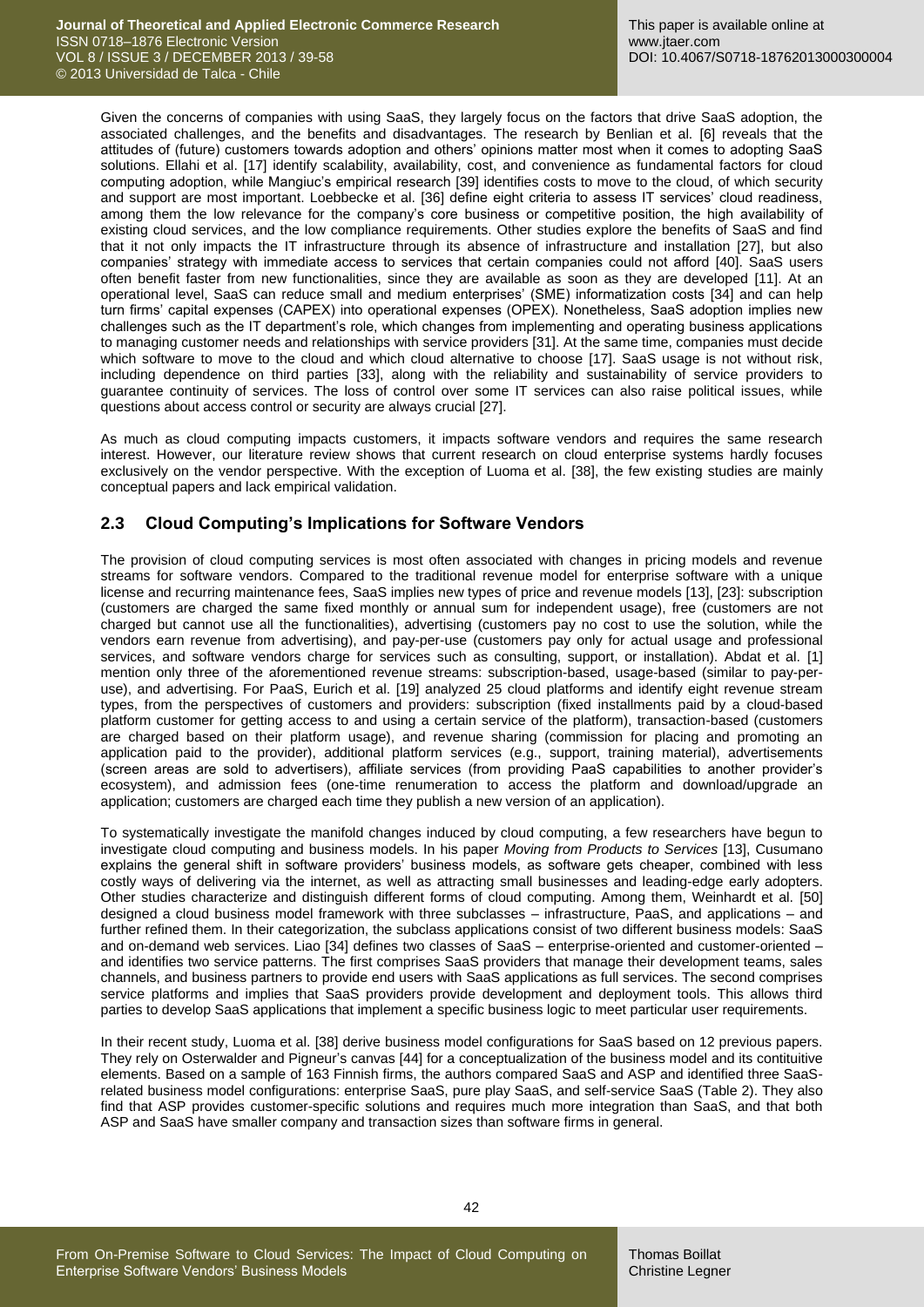<span id="page-4-0"></span>

|                                          |                                 | <b>Enterprise SaaS</b>                                                                    | <b>Pure play SaaS</b>                                                                                                       | <b>Self-service SaaS</b>                                                                                                                                      |
|------------------------------------------|---------------------------------|-------------------------------------------------------------------------------------------|-----------------------------------------------------------------------------------------------------------------------------|---------------------------------------------------------------------------------------------------------------------------------------------------------------|
|                                          | Value<br>proposition            | A mass-customized but<br>complex application that<br>also requires support<br>services    | Horizontal, standardized<br>web-native application                                                                          | A very simple application<br>that is easy to adopt                                                                                                            |
|                                          | Customer<br>segments            | Larger enterprises and<br>their IT managers and<br>top executives                         | SMEs, middle<br>management and end<br>users                                                                                 | Adopted first by end<br>users and individual<br>consumers, then SMEs                                                                                          |
|                                          | Customer<br>relationships       | High-touch, trust-<br>enhancing customer<br>relationships with tailored<br>contracts      | Less human contact in<br>deployment required than<br>traditionally, owing to<br>simpler applications                        | Fully automated self-<br>service; as little<br>interaction with the<br>customer as possible                                                                   |
| Customer-facing elements                 | Channels                        | Perform personal sales<br>and employ channel<br>partners                                  | Sales channel is push-<br>oriented, and SaaS firms<br>engage in inbound, high-<br>pressure sales                            | Outbound and viral<br>marketing used to attract<br>customers to the<br>vendor's home page.<br>Landing page critical in<br>turning prospects into<br>customers |
| Resource-base and<br>value configuration | Key resources<br>and activities | Possess domain<br>expertise and utilize an<br>ecosystem of companies<br>as a resource     | Both domain expertise (to<br>include best practices<br>into the application) and<br>application development<br>capabilities | Close to zero marginal<br>costs                                                                                                                               |
| elements                                 | Key partners                    | Use partners to deliver<br>value-adding applications<br>and services                      | IT service providers for<br>infrastructure and support<br>services                                                          | $\overline{\phantom{a}}$                                                                                                                                      |
|                                          | Revenue<br>streams              | Vendors charge an entry<br>fee, recurring fees, and<br>service fees                       | Small entry fee and a<br>recurring fee                                                                                      | Use of freemium model,<br>ad-based revenues, or<br>small recurring fees                                                                                       |
| elements<br>Financial                    | Cost structures                 | Have varying marginal<br>costs, owing to the long<br>sales cycles and required<br>support | Initial development costs<br>may be high, but firms<br>aim for minimal marginal<br>costs                                    |                                                                                                                                                               |

Table 2: SaaS business models: Enterprise, pure play, and self-service (based on [38])

# **3 Research Design**

While our understanding of the factors that drive customers' adoption of cloud enterprise software is maturing, we still know little about the profound changes for vendors and their ecosystems. This research gap motivates our study. The following section outlines our research objectives and our qualitative research approach. For within-case and cross-case analysis, we rely on one of the existing business model conceptualizations as analysis framework, because it allows us to systematically analyze how a software vendor creates, delivers, and captures value [14], [44].

### **3.1 Research Objectives and Approach**

The few studies on the vendor perspective focus on SaaS as well as the associated revenue and cost models. With the exception of Luoma et al. [38], no study has used established business model conceptualizations to analyze cloud computing's impact on vendors. Another limitation is that existing studies perceive SaaS as providing uniform and simple applications, but do not consider the de facto complexities of enterprise software. The latter is particularly complex in terms of functionality and customization to user needs, and its integration crosses multiple business functions and processes. These particularities explain why recent studies have identified enterprise-oriented applications as a separate cloud solutions category [34], [38] that differs significantly from self-service SaaS offered to private users.

Our research addresses these gaps by investigating how the move from on-premise software to cloud computing changes software vendors' business models in the case of enterprise-oriented applications. Given the profound changes implied by cloud computing, our research is exploratory and takes a holistic focus on the value creation logic [24], [28], [44] of enterprise software vendors. It asks: How does cloud computing impact software vendors' business models, as well as the interrelated dimensions of customer value proposition, resource base, value configuration, and financial flows? In view of our explorative research objective, we opted for a qualitative research design based on case studies. Case study research, which is particularly useful in situations in which a contemporary phenomenon is studied in its natural context [5], [52] fits our research objectives, since it allows us to gain detailed insights into the interrelated business model components and thus analyze how turning towards the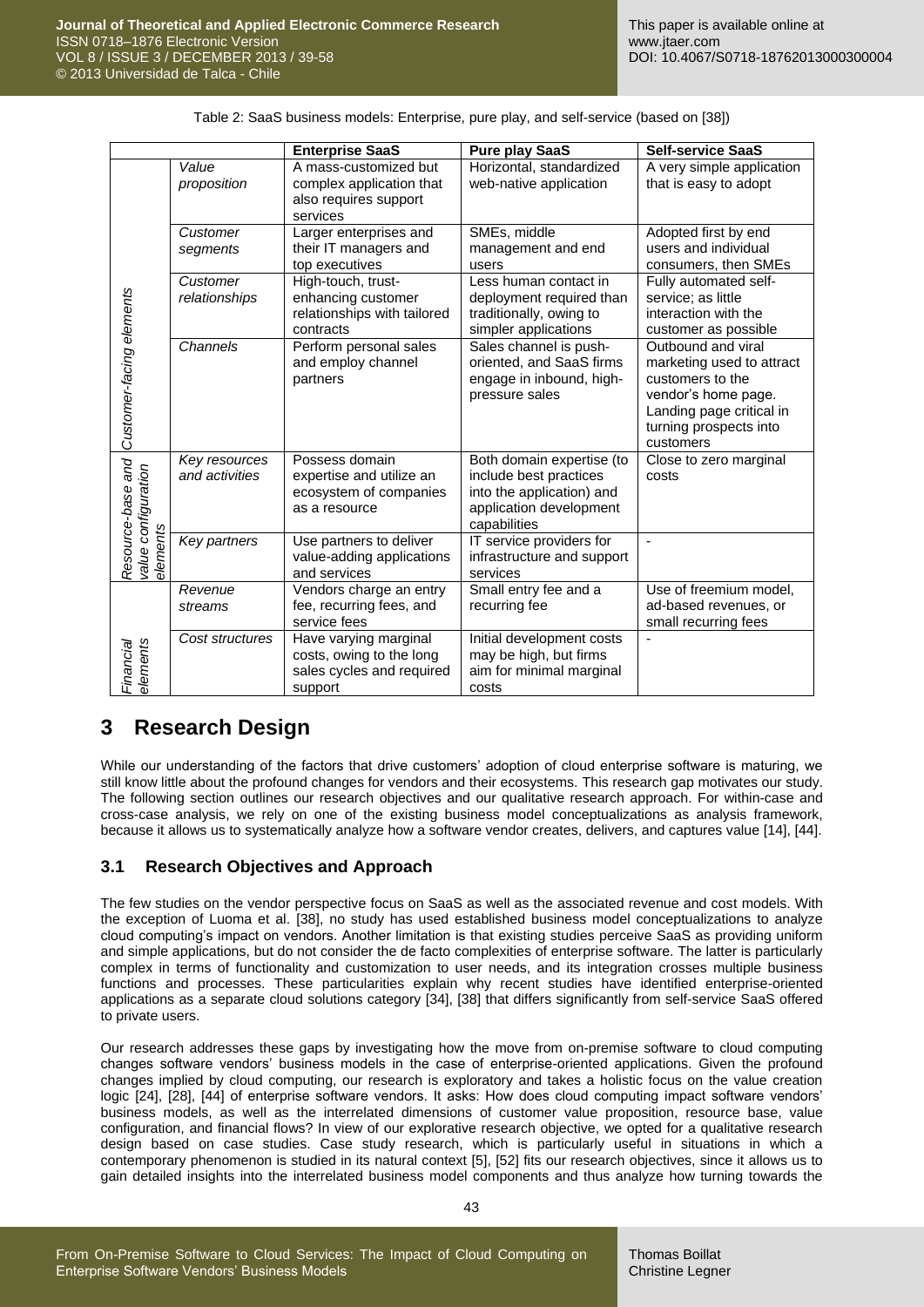cloud changes the value creation logic of enterprise software vendors. Case studies have also been used in prior studies for studying real-world business models, and specifically in a recent study on the evolution of software vendor business models over time [3]. We use multiple-case studies, since the knowledge gained from replicated case studies is thought to increase findings' external validity [15], [52]. We also use an analysis framework – described in the following section – to guide our analysis [15] as well as to establish a basic vocabulary and meaningful high-level constructs.

### **3.2 Case Selection**

The selection of software offerings and vendors was driven by theoretical sampling [52]. According to this logic, cases must be selected based on their commonalities and differences, to predict contrasting results and to allow researchers to extract generalizable patterns. Our case selection criteria comprise two dimensions we consider relevant for cloud-based business models (Table 3): (1) the cloud solution's functional scope and (2) the provider types. To allow for variation in the first dimension, we decided to consider two types of enterprise software, ERP and CRM. We selected ERP systems for their comprehensive functional coverage of the main business functions and their high customization level, which would require consequent effort to deliver it as a cloud application. CRM systems have a restricted functional scope on marketing, sales, and service, but have proven to be the most popular business application in the cloud. Related to the second dimension, we picked established software vendors as well as pure cloud services providers. Traditional software vendors allowed us to study the strategies and constraints related to migrating on-premise solutions to the cloud, whereas we expect pure cloud services providers to reveal a more innovative business model. For the traditional software vendors, we chose SAP or Oracle, since they are leaders in the traditional enterprise software market [20], [46] and they both offer on-premise and alternative cloud solutions. By adding them to our sample, we are able to analyze the adjustments they made to their traditional business model when introducing cloud solutions. For the pure cloud services providers, we chose NetSuite and Salesforce owing to their dominance in the cloud-based ERP and CRM solutions market [26], [42]. As a result, our sample allows us to study variations in cloud business models according to functional scope and the different software provider types, but also to compare cloud solutions to traditional on-premise solutions.

| <b>Providers</b>                |                                                 | <b>Criterion 2: Different type of providers</b>                                                 |                                                                                          |                                               |                                                   |  |
|---------------------------------|-------------------------------------------------|-------------------------------------------------------------------------------------------------|------------------------------------------------------------------------------------------|-----------------------------------------------|---------------------------------------------------|--|
|                                 |                                                 | <b>Traditional software vendors with</b><br>a dual strategy<br>(on-premise and cloud solutions) |                                                                                          | New entrants:<br>Pure cloud service providers |                                                   |  |
| Different type of<br>solutions  |                                                 | <b>SAP</b><br>www.sap.com                                                                       | Oracle<br>www.oracle.com                                                                 | <b>NetSuite</b><br>www.netsuite.com           | Salesforce<br>www.salesforce.com                  |  |
| ope<br>$\overline{\phantom{0}}$ | Enterprise<br>resource planning<br>(ERP)        | SAP ERP (on-<br>premise) (Site 5)<br><b>SAP Business</b><br>ByDesign (cloud)<br>(Site 6)        |                                                                                          | <b>NetSuite ERP</b><br>(cloud) (Site 1)       |                                                   |  |
| riterion<br>nctional<br>σ       | Customer<br>relationship<br>management<br>(CRM) |                                                                                                 | Oracle Siebel<br>(on-premise)<br>(Site 2)<br>Oracle CRM on<br>demand (cloud)<br>(Site 3) |                                               | Salesforce sales on<br>demand (cloud)<br>(Site 4) |  |

Table 3: Case selection criteria and sample analyzed in this study

### **3.3 Data Collection**

As part of our study, we observed and analyzed the cloud solutions market over more than nine months. We collected information from more than 70 primary and secondary sources, which can be classified across four different categories Appendix A: The first category comprises *product information* provided by the vendors, such as product documentation, white papers, and training material that describe the software offering in detail. The second category concerns *company information* from annual reports and investor publications, which summarize information about vendors' competitive strategies, market development, and financial performance for investors and the general public. *Market insights* from analysts and industry experts represent the third category and includes news articles, market analysis, and research reports. As a fourth category, we collected primary data from interviews with sales representatives as well as implementors and expert users in order to complement missing information and validate our assessments. By collecting rich material from a diversity of sources, we were able to increase the validity of our analysis by means of data triangulation [29], [52]. The information presented in this article represent the current state as of March 2013.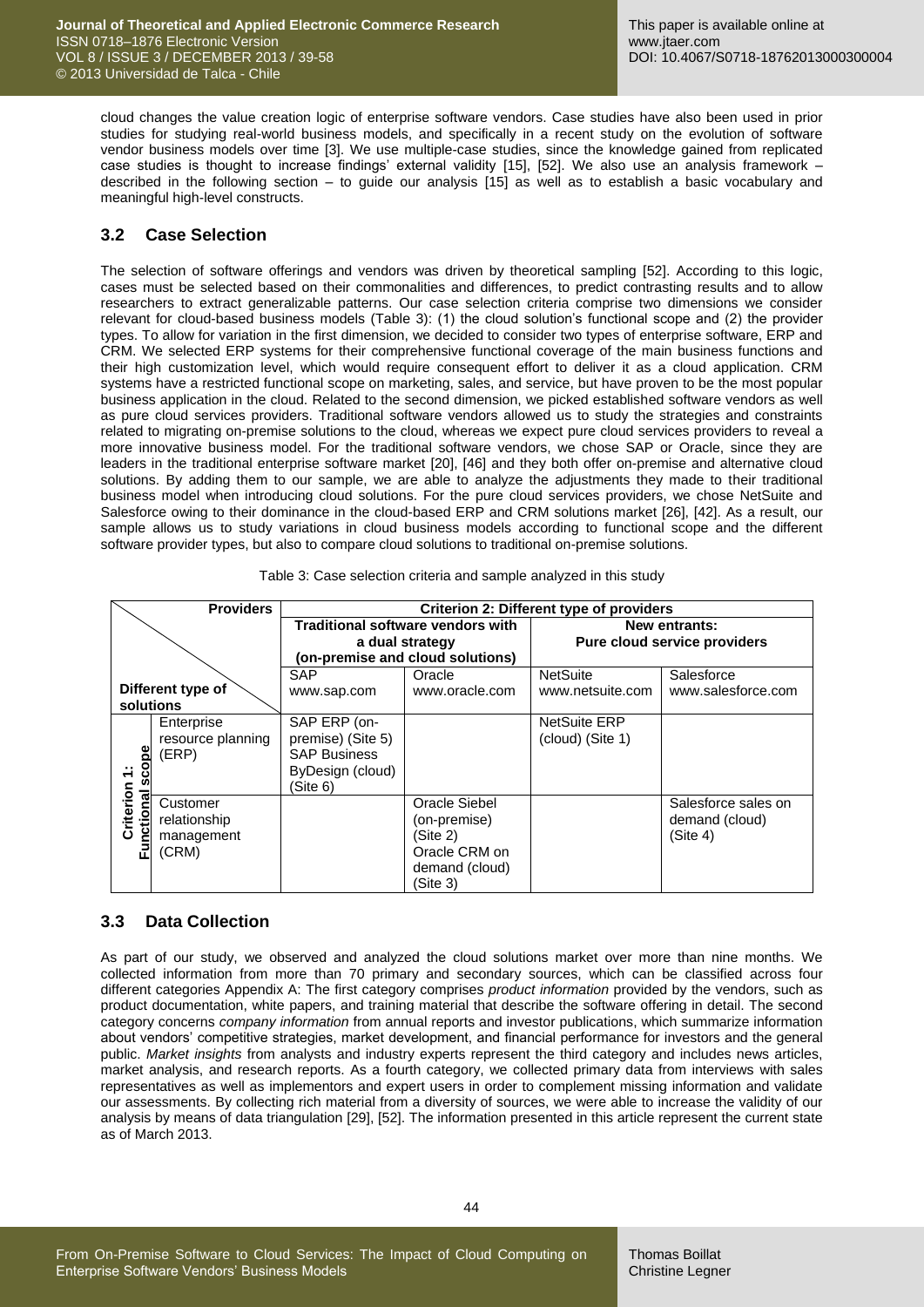### **3.4 Analysis Framework**

For within-case and cross-case analysis, we used an analysis framework that allows us to first describe the software vendors and their solutions uniformly and, second, to systematically compare the different elements of their business model. We chose one of the existing business model conceptualizations from the literature as the analysis framework, because it allows us to take a holistic perspective on how an organization creates, delivers, and captures value [14], [44]. A business model is an integrative strategy model that unites finer aspects of strategy, such as resource bases, structure, products, and customer value proposition [24]. It relies on the assumption that these aspects are causally interrelated and need to be managed consistently. Business models have recently attracted much attention from academics and practitioners, who have suggested a wide variety of business model conceptualizations and components. According to Johnson et al. [28], a business model is made up of four interlocking elements that, taken together, create and deliver value: customer value proposition, profit formula, key resources, and key processes. Each of the four elements contains sub-elements, such as revenue model and cost structure for the profit formula element. Kalling and Hedman [24]'s business model proposal comprises customers and competitors, the offering, activities, and organization, resources, and factor market interactions. They explicitly include causal interrelationships and the longitudinal processes by which business models evolve. Based on an ontological analysis of prior business model conceptualizations, Osterwalder et al. [44] designed their business model canvas; it comprises nine interconnected blocks that allow for the integration of disparate strategic perspectives, including the firm's resource bases, organizational configuration, revenue models, and market positioning [1]. Other suggested conceptualizations, such as Chesbrough's business model [10], were not considered useful as analysis frameworks, because they do not provide a structure, but rather a description of business models' functions.

We opted for the business model canvas [44] as analysis framework for the following reasons: First, the business model canvas is comprehensive and comprises most of the other business model frameworks' components. Second, it has been recognized by both practitioners and scholars [18]. Despite its popularity in practice, it is not merely a practitioner framework, but was established based on a systematic ontological analysis of existing business model conceptualizations and empirically validated by experts [43]. Third, the BM canvas was already used in an earlier analysis of SaaS by Luoma et al. [38], which allows us to build on their work and compare our findings.

In our study, we thus rely on the nine interrelated blocks from the business model canvas [\(Figure 1\)](#page-6-0) to describe a business model. On the customer-facing side, it comprises *customer segments* that are served, a *value proposition* offered to satisfy customer needs, *channels* that are chosen to reach customers, *customer relationships*, which establish the relationship between the value proposition and the customers, and *revenue streams* chosen to perceive financial entries. On the resource base and value configuration side, it contains *key resources* and *key activities* needed to run the business, *key partners*, who are necessary to deliver the value proposition, and – finally – the *cost structure*.

| <b>Key Partners</b><br>• Who are our key<br>partners?<br>• Who are our key<br>suppliers?<br>• Which key resources<br>are we acquiring from<br>partners?<br>• Which key activities<br>do partners perform? | <b>Key Activities</b><br>• What key activities<br>do our value<br>proposition require?<br>• Our distribution<br>channels?<br>• Customer<br>relationships?<br>• Revenue streams?<br><b>Key Resources</b><br>• What key resources<br>do our value<br>proposition require?<br>• Our distribution<br>channels?<br>• Customer<br>relationships?<br>• Revenue streams? | Value Propositions<br>. What value do we<br>deliver to the<br>customers?<br>• Which one of our<br>customer's problems<br>are we helping to<br>solve?<br>. What bundles of<br>products and services<br>customer segment?<br>. Which customer needs<br>are we satisfying? | are we offering to each      | <b>Customer Relationships</b><br>• What type of<br>relationship does each<br>of our customer<br>segment expect us to<br>establish and maintain<br>with them?<br>• Which ones have we<br>established?<br>Channels<br>• Through which<br>channels do our<br>customer segments<br>want to be reached?<br>• How are we reaching<br>them now?<br>. How are our channels<br>integrated? | <b>Customer Segments</b><br>Þ<br>. For whom are we<br>creating values?<br>• Who are our most<br>important customers? |
|-----------------------------------------------------------------------------------------------------------------------------------------------------------------------------------------------------------|------------------------------------------------------------------------------------------------------------------------------------------------------------------------------------------------------------------------------------------------------------------------------------------------------------------------------------------------------------------|-------------------------------------------------------------------------------------------------------------------------------------------------------------------------------------------------------------------------------------------------------------------------|------------------------------|-----------------------------------------------------------------------------------------------------------------------------------------------------------------------------------------------------------------------------------------------------------------------------------------------------------------------------------------------------------------------------------|----------------------------------------------------------------------------------------------------------------------|
| Cost Structure<br>. What are the most important costs inherent in our<br>business model?<br>. Which key resources are most expensive?<br>. Which key activities are most expensive?                       |                                                                                                                                                                                                                                                                                                                                                                  |                                                                                                                                                                                                                                                                         | Revenue Streams<br>revenues? | . For what value are our customers really willing to pay?<br>. For what do they currently pay?<br>• How are they currently pay?<br>• How would they prefer to pay?<br>. How much does each revenue stream contribute to overall                                                                                                                                                   |                                                                                                                      |

<span id="page-6-0"></span>Figure 1: Osterwalder and pigneur's business model canvas [44]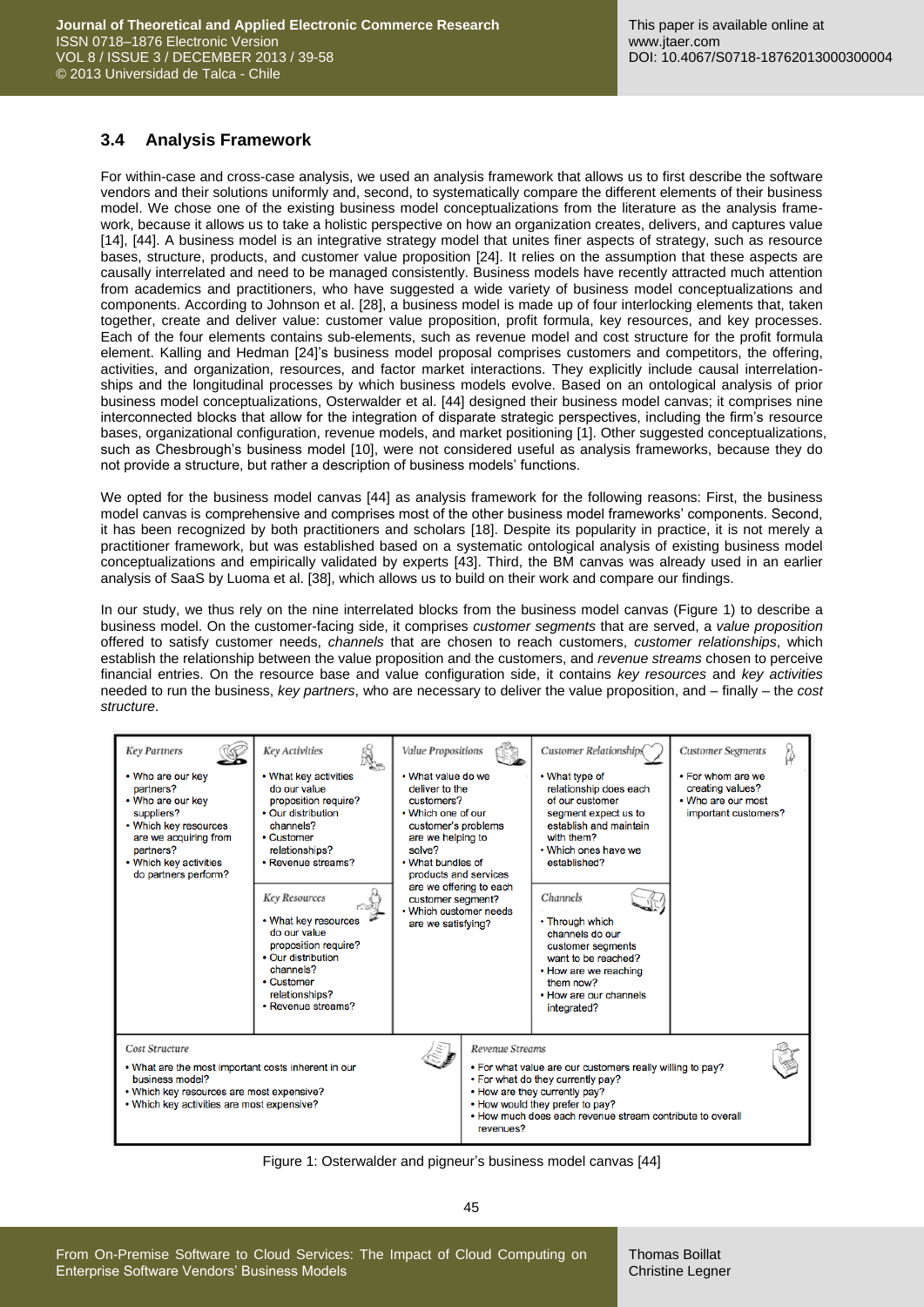### **3.5 Case Analysis**

Case analysis started with a detailed content analysis for each software vendor and offering. Two researchers first analyzed the secondary data. They coded this material according to the business model components and used the interviews to collect missing information and to validate assessments. One business canvas per solution was prepared to perform the within-case analysis. For instance, information about NetSuite was analyzed as follows:

- NetSuite's websites as well as market research reports provided us with information related to the products, services, partners, and customers. That information was coded into the various business model components: the customer segment, value proposition, channels, and key partners.
- From the data sheets provided by NetSuite, we gained information related to the number of data centers, their locations, and their capacity. Since NetSuite owns two data centers, they are key resources and require data center operation as key activities; both impact the cost structure. This information was validated by statements from the annual reports and the interviews.

The business model canvas for the individual cases served as the basis for the cross-case analysis and were used to analyze the differences and similarities between the different solutions. We applied pattern matching to generalize the findings and to derive two business model configurations for cloud-based enterprise software.

# **4 Overview of Enterprise Software Vendors and Their Offerings**

To analyze variations in cloud business models and the differences in relation to the traditional software business, our study investigates SAP and Oracle as traditional enterprise software vendors with a dual strategy (on-premise and cloud solutions) and NetSuite and Salesforce as new entrants with a pure cloud strategy. This section introduces the selected enterprise software vendors and their offerings.

### **4.1 SAP**

SAP, which entered the market with SAP R/1 in 1973, is currently the leader in enterprise systems, with approximately 50,000 customers. The most recent version offered is SAP ERP 6, an on-premise solution that is part of the SAP Business Suite. SAP ERP comprises different modules for financials, human capital management, sales and service, procurement and logistics execution, product development, manufacturing, and corporate services. It targets medium and large companies from 25 industry sectors such as automobile, chemicals, industry machinery and components, and life science. SAP's revenue streams mainly derive from licenses and services, notably annual maintenance fees that represents between 18% and 22% of the license costs. SAP has a strong network of approximately 11,000 partners, comprising value-added resellers (VAR), integrators, and software vendors (ISV), who support companies in implementing and integrating SAP ERP, as well as universities (SAP University Alliances Program). In the mid-2000s, SAP introduced SAP Business ByDesign as an ERP solution for small and mediumsized enterprises (10 to 500 employees). Currently, SAP Business ByDesign is available in Europe, certain Asian countries, and the U.S., and provides full ERP functionalities for target industries, including services, sales, distribution, and manufacturing. SAP Business ByDesign leverages cloud capabilities to offer innovative services such as in-memory business intelligence. It is hosted on SAP's own IT infrastructure in Germany and the U.S. The different packages start at \$11 per user per month for the employee management solution and go up to \$199 for the full solution. SAP also provides a development environment, the SAP Business ByDesign Studio, for extending functionalities and developing add-on applications. The add-ons are sold via the SAP Store, which offers approximately 115 applications (as at March 2013); among the first was a customer chat application from Google. SAP earns 15% on every sale.

### **4.2 Oracle**

Oracle Siebel CRM is an on-premise solution for mid-sized to large companies and was released after Oracle acquired Siebel in 2005. It is used by approximately 5,000 customers. Oracle Siebel CRM solutions are tailored for around 20 industries, including manufacturing, life science, technology, and insurance. This industry specialization seeks to reduce implementation time and effort. Oracle solutions' particularity is that they run on their own technology stack, such as Oracle application servers, but also their own programming languages and databases. To maintain customer relationships, Oracle relies on its partner pool of 30,000 consultants who develop for, sell to, and integrate Oracle solutions directly into companies. Oracle CRM on demand is the SaaS offering derived from Siebel CRM for small to large companies and comprises tailored solutions for specific industries. Oracle's on-demand applications have more than 3.5 million users, and are available as a multitenant or a single-tenant solution. The multitenant solution cost starts at \$90, while the single-tenant solution costs \$125 per user per month. The solution can also be installed on private clouds for \$110 per user per month. Specific transactions such as emails sent or modules such as eCustomer incur additional costs. Oracle CRM on demand offers a mobile version and also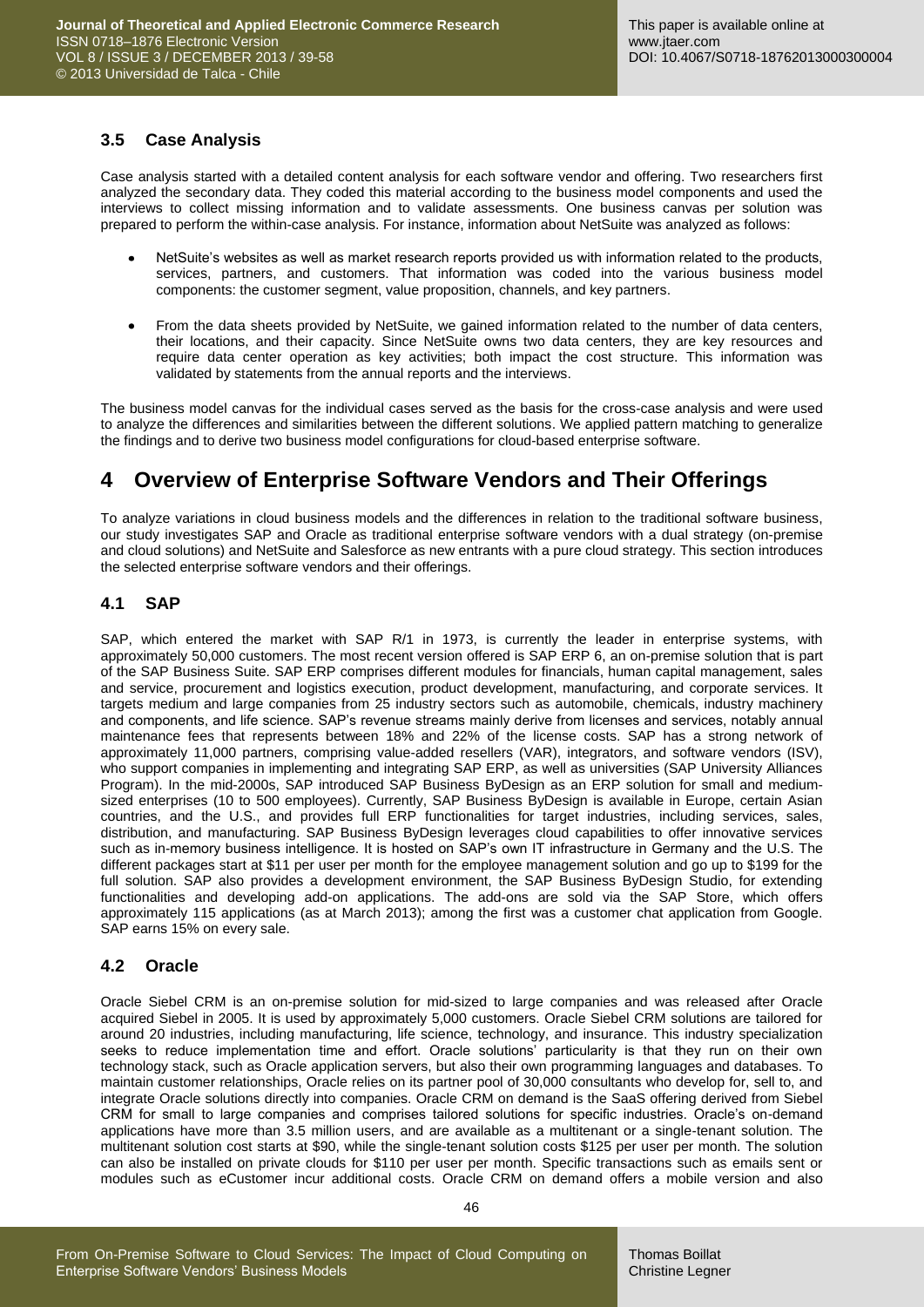integrates business analytics based on in-memory technology. Support, consulting, and integration are done by internal consultants and through Oracle's partner pool.

#### **4.3 NetSuite**

NetSuite is a pure cloud solution provider and claims to be the enterprise systems leader in the cloud. NetSuite ERP is dedicated to mid-sized to large companies and currently has approximately 10,000 customers. NetSuite ERP's main functionalities are accounting, manufacturing, fulfilling, billing, and payroll. NetSuite ERP is part of a cloud suite that contains modules such as customer relationship management, professional services automation, and business intelligence. NetSuite ERP starts at \$399 per company per month, including one full user and 10 limited users. Additional full users are charged \$99 per month. NetSuite also provides a platform, SuiteCloud, which is used by a community of 4,000 developers. With tools such as workflow management, application development, and integration services, SuiteCloud helps developers create applications, which are sold through the online store SuiteApp. The latter currently contains 1,000 applications. NetSuite also has a partner network; Accenture is an official reseller, while Yammer! has developed instant messaging services, and Google has integrated its Google Apps. NetSuite has two data centers located in the U.S. – one in Massachusetts and one in California.

#### **4.4 Salesforce**

Salesforce is the leader in cloud-based customer relationship management solutions. Its main product, Sales Cloud, is used by more than 100,000 customers, from small to large companies. Sales Cloud targets specific industries such as manufacturing, government, media, and life science. In addition to its main functionalities (e.g., account and contact management, marketing, opportunity management), Sales Cloud offers a separate database (Data.com), which allows customers to manage their clients' data. Sales Cloud is strongly connected to social networks such as Facebook or LinkedIn. Sales Cloud's prices begin at \$4 per user per month for contact management only and end at \$270 per user per month for the unlimited version. The most popular version costs \$125 and contains functionalities to customize workflow and to process analytics. Salesforce provides a platform, Force.com, that is used by a community of 300,000 developers. To access the platform, different packages are proposed, starting at \$10 per application per developer. These applications are sold on the AppExchange platform, which contains approximately 1,780 customized applications and more than 1.7 million downloads. Salesforce does not own its infrastructure, but partners with two providers, one in the U.S. and one in Singapore. Salesforce also has a partnership with Google, which provides services that are fully integrated into this platform.

### **5 Business Model Analysis**

Based on the business model canvas, with its nine business model elements [44], we are able to systematically analyze and synthesize the similarities and differences between traditional and cloud-based enterprise software in our case sample. This section presents the findings – from the customer-facing elements (Section [5.1\)](#page-8-0), including the value proposition, customer segments, customer relationships and channels, to the resource base and value configuration elements (Section [5.2\)](#page-11-0), comprising key resources and activities as well as key partners, and – finally – the financial aspects (Sectio[n 5.3\)](#page-11-1), as described by the revenue streams and costs. Table 4 summarizes the analysis of the four cloud offerings in the areas of ERP and CRM and two of their on-premise counterparts.

#### <span id="page-8-0"></span>**5.1 Customer-facing Elements: Value Proposition, Customer Segments, Customer Relationships, and Channels**

In line with the existing research, our empirical analysis reveals that with cloud-based enterprise software, the *value proposition* shifts from on-premise software to software delivery via the internet offered in subscription-based and volume-based price models. Customers can thereby reduce the significant upfront investments as well as the need to maintain and operate the software with its own staff. Interestingly, cloud-based enterprise software's value proposition does not only differ in terms of delivery and pricing model, but also in terms of functional scope compared to on-premise software: whereas the core functionality is more restricted, it goes beyond on-premise enterprise software solutions with functional extensions such as integrated analytics, in-memory technologies, or social media integration. Cloud offerings also facilitate mobile access, either via a web browser or via specific mobile applications designed by software vendors. While on-premise solutions are used by and customized for one company, cloudbased solutions serve multiple customers using a multitenant model. The latter results in economies of scale for the software provider, but also leads to a lower customization level, which means fewer possibilities to align the software to specific customer requirements. To address this issue, we find that within the analyzed software vendors, only Oracle complements its cloud offering with a single-tenant option.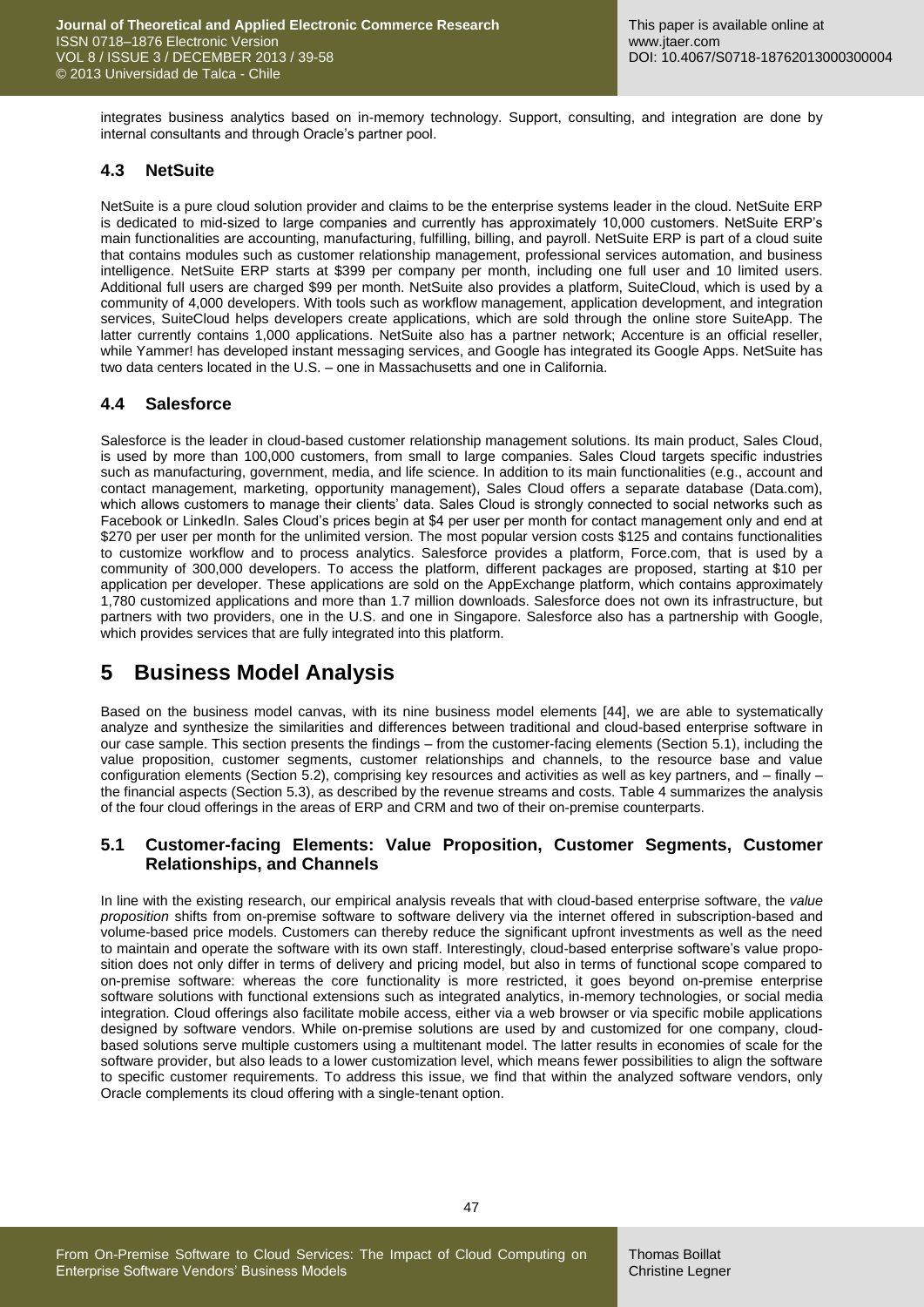Table 4: Cases analysis in the nine interrelated business model components (The information presented in this table represent the current state as at March 2013.)

|                                       | <b>Salesforce</b>                                                                                                                                                                                                                                                                                                   | <b>SAP</b>                                                                                                                                                                                                                                                                                  | <b>Oracle CRM</b>                                                                                                                                                                                  | <b>NetSuite</b>                                                                                                                                                                                                                                                                                  | <b>SAP ERP</b>                                                                                                                                                                                                                                                                      | <b>Oracle CRM</b>                                                                                                                                                                                                    |
|---------------------------------------|---------------------------------------------------------------------------------------------------------------------------------------------------------------------------------------------------------------------------------------------------------------------------------------------------------------------|---------------------------------------------------------------------------------------------------------------------------------------------------------------------------------------------------------------------------------------------------------------------------------------------|----------------------------------------------------------------------------------------------------------------------------------------------------------------------------------------------------|--------------------------------------------------------------------------------------------------------------------------------------------------------------------------------------------------------------------------------------------------------------------------------------------------|-------------------------------------------------------------------------------------------------------------------------------------------------------------------------------------------------------------------------------------------------------------------------------------|----------------------------------------------------------------------------------------------------------------------------------------------------------------------------------------------------------------------|
|                                       | <b>Sales Cloud</b>                                                                                                                                                                                                                                                                                                  | <b>Business</b><br><b>ByDesign</b>                                                                                                                                                                                                                                                          | on demand                                                                                                                                                                                          | <b>ERP</b>                                                                                                                                                                                                                                                                                       |                                                                                                                                                                                                                                                                                     | (Siebel)                                                                                                                                                                                                             |
| Customer<br>segment                   | Small to large<br>companies (SaaS<br>users):<br>$-100,000$<br>customers<br>- 3 million users<br>300,000 PaaS                                                                                                                                                                                                        | Small to medium<br>companies<br>(SaaS users):<br>$-1,000$<br>customers<br>PaaS developers                                                                                                                                                                                                   | Small to large<br>companies<br>(SaaS users):<br>$-1,000$<br>customers                                                                                                                              | Medium to large<br>companies (SaaS<br>users):<br>$-10,000$<br>customers<br>4,000 PaaS<br>developers                                                                                                                                                                                              | Medium to large<br>companies:<br>$-50,000$ customers                                                                                                                                                                                                                                | Medium to large<br>companies:<br>$-5.6$ million<br>users<br>$-4,000$<br>customers                                                                                                                                    |
| Customer<br>relationships<br>Channels | developers<br>AppExchange<br>(store)<br>Online support<br>VAR and<br>integrators<br>Account manager<br>Community<br>Direct (SaaS<br>users):<br>- salesforce.com<br>- AppExchange<br>- Sales<br>representative<br>Indirect (SaaS<br>users):<br>- ISV/VAR and<br>integrators<br>Direct (developers):<br>$-$ force.com | SAPStore (store)<br>Online lifecycle<br>services<br>Online support<br>VAR and<br>integrators<br>Account manager<br>Direct (SaaS<br>users):<br>$-$ sap.com<br>- SAPStore<br>- Sales<br>representative<br>Indirect (SaaS<br>users):<br>- ISV/VAR and<br>integrators<br>Developers             | Account<br>manager<br>VAR and<br>integrators<br>Community<br>Direct (SaaS<br>users):<br>- oracle.com<br>$-$ Sales<br>representative<br>Indirect (SaaS<br>users)<br>- ISV/VAR<br>and<br>integrators | SuiteApp (store)<br>Online support<br>VAR and<br>integrators<br>Account manager<br>Direct (SaaS<br>users):<br>- netsuite.com<br>- Sales<br>representative<br>Indirect (SaaS<br>users):<br>$-$ ISV (30% to<br>40% of sales)<br>VAR and<br>integrators<br>Developers<br>- Suite Cloud<br>Developer | Account manager<br>VAR and integrators<br>Position of leader<br>(packaged enterprise)<br>applications)<br>Direct (customers)<br>- Sales<br>representatives<br>$-$ sap.com<br>Indirect (customers)<br>- ISV/VAR and<br>integrators                                                   | Account manager<br>VAR and<br>integrators<br>Position of leader<br>(CRM on-premise)<br>Direct (customers):<br>- Sales<br>representatives<br>- oracle.com<br>Indirect<br>(customers):<br>- ISV/VAR and<br>integrators |
| Value<br>proposition                  | Social CRM in the<br>cloud<br>$-$ Data<br>management<br>Position of leader<br>(cloud CRM)<br>Mobile version<br>Development<br>environment<br>(Force.com)<br>AppExchange<br>(store)<br>$-$ > 1,800 apps<br>$-$ > 1.7 million<br>downloads                                                                            | ERP in the cloud<br>- Professional<br>services<br>- Sales<br>distribution<br>- Manufacturing<br>11 countries<br>6 languages<br>Mobile version<br>Development<br>Environment<br>(SAP Business<br><b>ByDesign Studio)</b><br>AppStore<br>$-$ > 100 apps                                       | Tailored ERP in<br>the cloud<br>- Automotive<br>- Insurance<br>- Life science<br>- Wealth<br>management<br>- High<br>technology<br>145 countries<br>27 languages<br>Mobile version                 | Network<br>ERP in the cloud<br>- Accounting<br>- Purchasing<br>- Manufacturing<br>$-$ Billing<br>Position of leader<br>(cloud ERP)<br>15 languages<br>170 countries<br>Development<br>environment<br>(SuiteCloud)<br>SuiteApp (store)<br>$-$ > 250 apps                                          | Customized<br>integrated ERP<br>on-premise, covering<br>25 industry sectors<br>with modules:<br>$-$ Finance<br>- Human capital<br>management<br>- Sales and service<br>- Procurement and<br>logistics<br>- Product<br>development and<br>manufacturing<br>$-$ Corporate<br>services | Tailored CRM on-<br>premise<br>- Automotive<br>- Insurance<br>- Life science<br>- Wealth<br>management<br>– High<br>technology                                                                                       |
| Revenue<br>streams                    | SaaS users (\$ per<br>user per month)<br>- \$4 Contact<br>management<br>$-$ \$25 Group<br>$-$ \$65 CRM<br>$-$ \$125 Custom<br>CRM<br>- \$270 Full<br>version<br>Developers (\$ per<br>app per developer)<br>$-$ \$10 Light<br>- \$25 Enterprise<br><b>Additional services</b><br>- Implementation<br>, etc.         | SaaS users<br>(\$ per user per<br>month)<br>$-$ \$11<br>Employee<br>management<br>- \$89 CRM<br>$-$ \$149<br>Standard<br>(services<br>without<br>warehouse)<br>$-$ \$199 Full<br>(SCM<br>included)<br>Developers<br>- SAPStore<br>15%<br>Additional<br>services<br>- Implementation<br>etc. | SaaS users<br>(\$ per user per<br>month)<br>$-$ \$90<br>multitenant<br>$-$ \$125 single-<br>tenant<br>$-$ \$110 on-<br>premise<br>Additional<br>services<br>$-$ Implementation<br>etc.             | Fixed price per<br>company<br>$-$ \$399 (one full<br>user and 10<br>limited users<br>included)<br>SaaS users<br>(\$ per user<br>per month)<br>- From \$99<br><b>Developers</b><br>$-$ N/A<br>Additional<br>services<br>- Implementation<br>, etc.                                                | License (according to<br>price lists)<br>Maintenance<br>Implementation<br>services<br>(18% standard, 22%<br>extended)                                                                                                                                                               | License (according<br>to price lists)<br>Maintenance<br>Implementation<br>services                                                                                                                                   |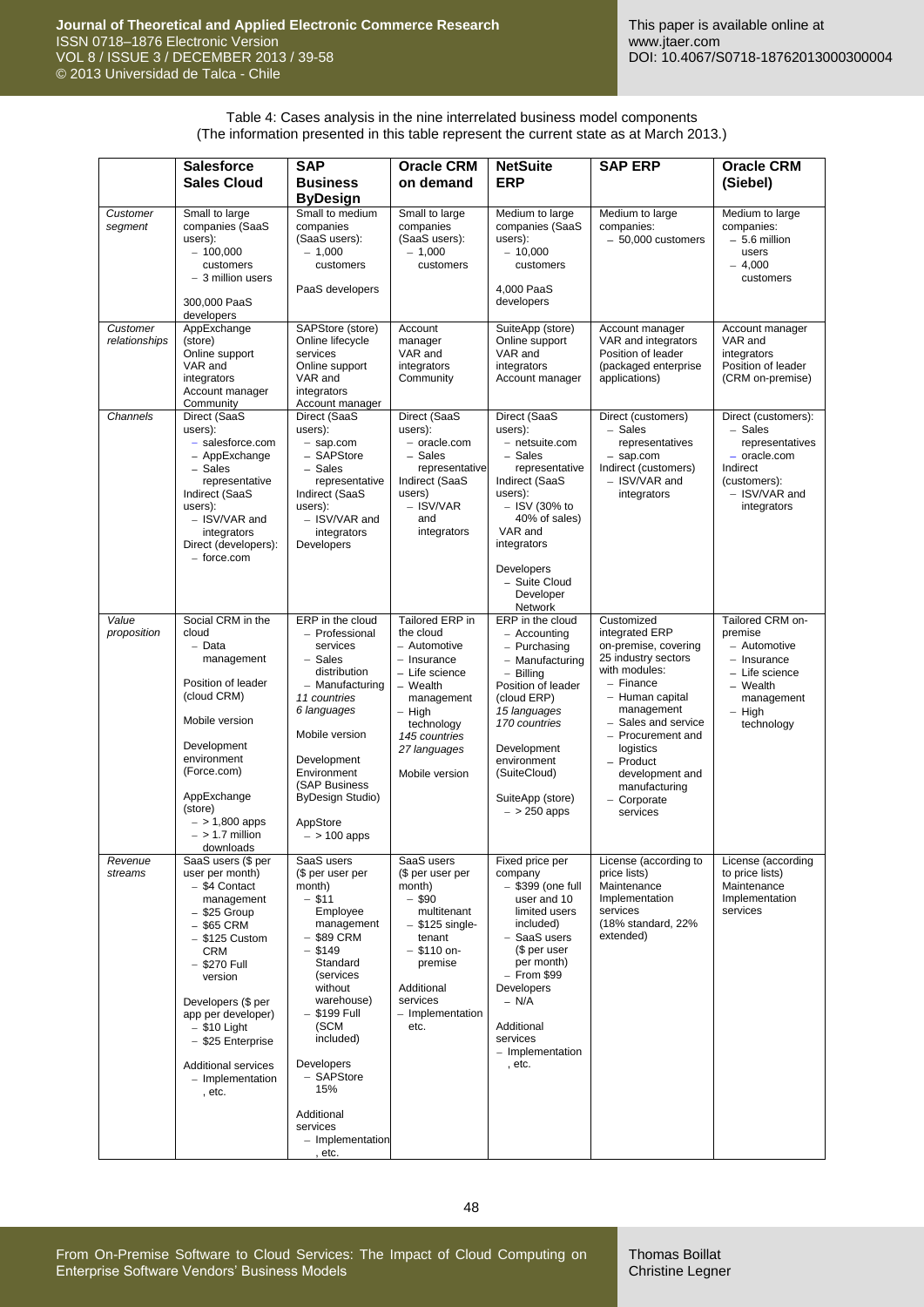| Table 4: Continuation |                                                                                                                                                     |                                                                                                                                                                                                       |                                                                                                      |                                                                                                      |                                                                                                                                       |                                                                                                               |  |
|-----------------------|-----------------------------------------------------------------------------------------------------------------------------------------------------|-------------------------------------------------------------------------------------------------------------------------------------------------------------------------------------------------------|------------------------------------------------------------------------------------------------------|------------------------------------------------------------------------------------------------------|---------------------------------------------------------------------------------------------------------------------------------------|---------------------------------------------------------------------------------------------------------------|--|
| Key<br>resources      | Data center<br>(outsourced)<br>Developers<br>Field operations                                                                                       | Data center<br>- Germany and<br>U.S.<br>Developers<br>System<br>engineers and<br>field operations                                                                                                     | Data center<br>$- U.S.$<br>Developers<br>System<br>engineers and<br>field operations                 | Data center<br>$- U.S.$<br>Developers<br>System<br>engineers and<br>field operations                 | <b>Developers</b><br>System engineers<br>and field operations                                                                         | Developers<br>Back/Front office<br>System engineers<br>and field operations                                   |  |
| Key activities        | Development<br>Sales/Services<br>Training                                                                                                           | Development<br>Sales/Services<br>Operations<br>Training                                                                                                                                               | Development<br>Sales/Services<br>Operations<br>Training                                              | Development<br>Sales/Services<br>Operations<br>Training                                              | Development<br>Implementation<br>Sales/Services<br>Training                                                                           | Development<br>Implementation<br>Sales/Services<br>Training                                                   |  |
| Key partners          | Data center<br>(outsourcing)<br>- Equinix<br>$-$ NTT<br>Services integrated<br>in platform<br>- Google<br>(platform, ads)<br>VAR and<br>integrators | Services integrated<br>in the<br>platform/SAPStore<br>- Google<br>$-$ Accenture<br>- Siemens<br>Enterprise<br>Communication<br><b>SAP UAP</b><br>(University)<br>VAR and<br>integrators<br><b>ISV</b> | Partner pool<br>(30,000)<br>$-$ VAR and<br>integrators<br>$-$ ISV                                    | Accenture (resell)<br>Services<br>- Yammer!<br>$-$ Google<br>VAR and<br>integrators<br><b>ISV</b>    | SAP UAP (university)<br>Technology partners<br>- Oracle<br>- Adobe<br>Hardware partner<br>$-$ HP<br>VAR and integrators<br><b>ISV</b> | Partner pool<br>(30,000)<br>- VAR and<br>integrators<br>$-$ ISV                                               |  |
| Cost<br>structure     | Data center (rent)<br>Personnel costs<br>- Developers<br>$-$ Field<br>operations<br>Third-party services                                            | Data center<br>Personnel costs<br>- Developers<br>$-$ Field<br>operations<br>$-$ System<br>engineers<br>Third-party<br>services                                                                       | Data center<br>Personnel costs<br>- Developers<br>$-$ Field<br>operations<br>$-$ System<br>engineers | Data center<br>Personnel costs<br>- Developers<br>$-$ Field<br>operations<br>Third-party<br>services | Personnel costs<br>- Developers<br>- Field operations<br>Third-party services                                                         | Personnel costs<br>- Developers<br>$-$ System<br>engineers<br>$-$ Field<br>operations<br>Third-party services |  |

By offering cloud services, enterprise software vendors have extended their *customer segments* to the small and medium-sized segments. This is underpinned by the fact that traditional software vendors, such as SAP and Oracle, target smaller companies with their cloud offerings, allowing them to benefit from the economies of scale due to the multitenant architecture, while their on-premise solutions target medium and large companies. These new customer segments are addressed in two ways: either with generic packages or tailored industry solutions. In the generic packages, which is the most common, the number of dedicated functional solutions varies with the software vendor in question. For instance, Salesforce offers five different packages, from one single function (contact management), to the full version, while NetSuite ERP offers only one package. In the tailored industry solutions, software vendors define a set of target industries, such as Oracle's on-demand solution, which is tailored for automotive, insurance, life science, and wealth management.

In addition to their SaaS offers, certain software vendors provide a PaaS environment for developers. In doing so, they expand the value propositions of their SaaS solution by opening their platforms to third parties and providing them with tools to develop add-on applications and online stores to sell them to SaaS users. This combined SaaS and platform model could only be observed in a subset of the cases – Salesforce Sales Cloud, SAP Business ByDesign, and NetSuite ERP – but is most successfully implemented by Salesforce Sales Cloud and its platform Force.com. It ultimately results in two customer segments: end users are addressed with the SaaS solution (primary segment), and developers (secondary segment), who access the development environment through PaaS.

In the traditional enterprise software approach, partners in particular integrators, VARs, and ISVs play an important role in maintaining *relationships with customers*. With cloud computing, software vendors attempt to transfer their customer relationships to online channels. First, online stores represent a single entry point for customers who want to purchase software or look for extensions. For instance, AppExchange's Salesforce Store consists of more than 1,780 applications that customers can buy directly. Second, software vendors provide comprehensive online services to guide SaaS customers during the entire lifecycle, that is, from the evaluation phase to the solution's implementation and operation. Customer support is often done online and is included in cloud solutions. SaaS users can contact the helpdesk directly via instant messaging, for instance. In Oracle CRM on demand, users can talk to the technical support at any time. Certain software vendors, such as NetSuite and Salesforce, provide communities to help customers find manuals, discuss with third parties, and exchange experiences. Similarly, with PaaS, developer relationships are also maintained online with tools that help developers publish applications, collaborate, communicate, or find resources.

In traditional enterprise software, indirect *channels* (ISV, VAR, integrators) may represent a large part of overall software sales. Our analysis reveals that cloud software vendors emphasize direct online channels, for instance by offering online subscriptions to users and developers or by searching and installing applications through online stores. Since cloud solutions do not require hardware installation, the subscription process and the implementation may not require external interaction. Thereby, the four analyzed solutions are accessible after completing a registration form. Nevertheless, owing to the business criticality of enterprise software, it is less likely that customers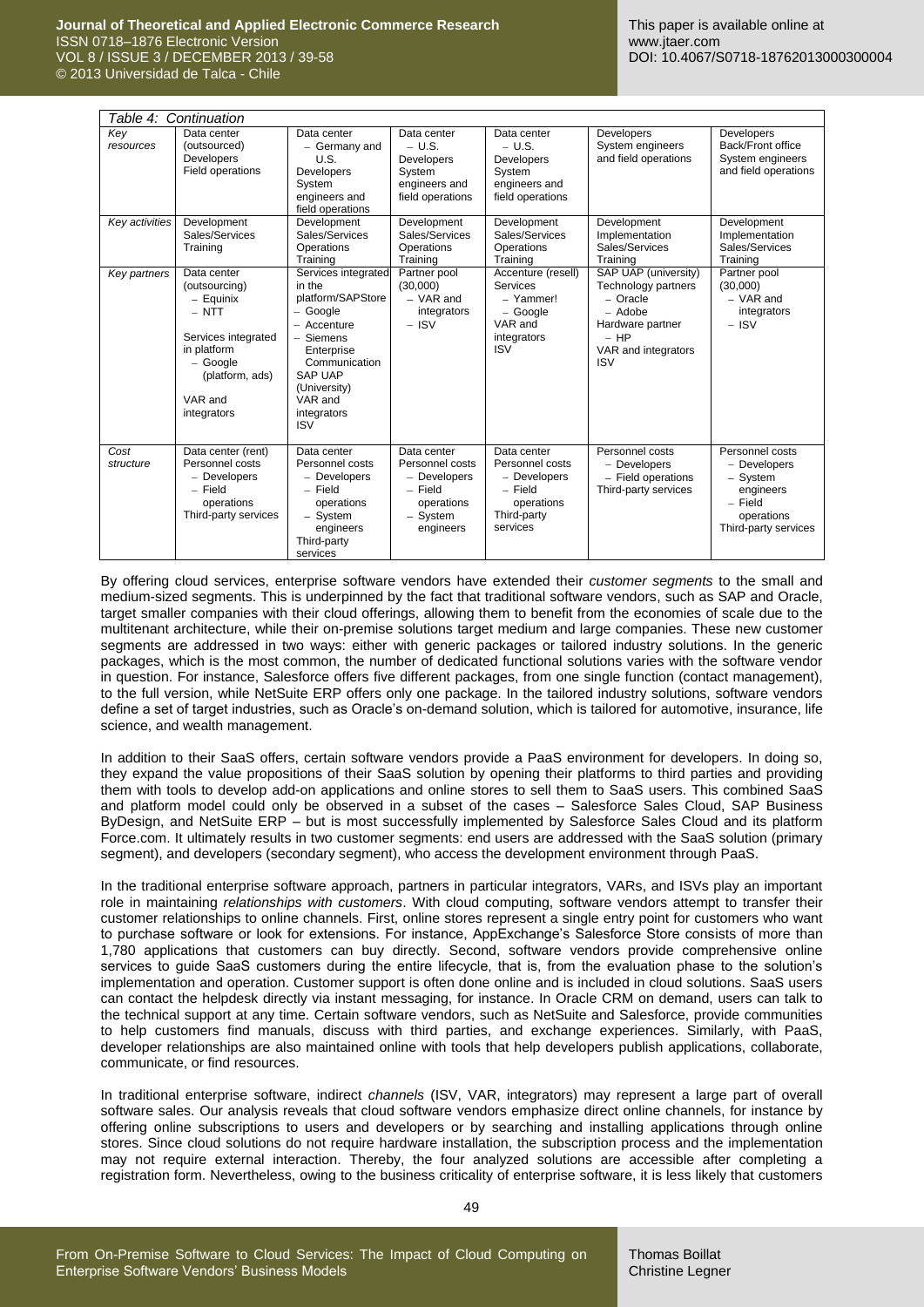will access a cloud service without any direct interaction or the support of service providers to configure and implement the software. As a result, direct channels such as sales representatives, but also indirect channels such as partners, remain important for supporting companies in the evaluation and implementation process. However, their role and influence is declining with the move towards the cloud.

#### <span id="page-11-0"></span>**5.2 Resource Base and Value Configuration Elements: Key Resources and Activities, and Key Partners**

Whereas traditional software vendors focus on development, sales, and service as *key activities* to deliver packaged software, cloud-based enterprise software requires additional activities and resources to provide and operate their infrastructure. Consequently, cloud providers have built their own data centers and have created dedicated teams for hosting and operations. In addition, dedicated SaaS tenants must be created, maintained, and updated for every customer, which involves significant operational activities. In this regard, it is interesting to observe that traditional software vendors such as Oracle and SAP have not been able to migrate their existing ERP or CRM solutions to the cloud, but are developing specific solutions that are optimized for multitenant operations and web access.

Traditional software vendors have established strong partner networks, notably for customer-facing activities such as sales, software evaluation, and integration at the customer site. While these activities are increasingly transferred to online channels, our analysis reveals that cloud computing introduces new types of *partnerships* that allow software vendors to leverage partner assets and integrate third-party services in their solutions. For instance, social functionalities offered by NetSuite ERP, such as instant messaging, come from Google and Yammer!. For all cloud offerings, partners with hardware, database, or operational expertise such as VMware are strategic to ensure their cloud infrastructure's performance and security. While all software vendors analyzed – with the exception of one, Salesforce – host their own infrastructure, the possibility of outsourcing the infrastructure to partners exists. This underpins the modularity of the cloud computing service model (IaaS, PaaS, and SaaS), which allows service providers to rely on others to provide value-added services. This choice of renting or hosting the infrastructure changes the cost structure of software vendors, as developed below.

#### <span id="page-11-1"></span>**5.3 Financial Elements: Revenue Streams and Costs**

Software licenses, which are paid upfront, and annual maintenance fees, which typically account for approximately 20% of the initial licenses, are the main *revenue streams* [\(Table 5](#page-11-2)) for traditional enterprise software vendors. For their cloud offerings, software vendors adopt subscription models with pay-per-use elements, where prices vary significantly with the services offered. For instance, entry prices for Salesforce start at \$4 per user per month for a single functionality, while the *Unlimited* solution costs \$270 per user per month. NetSuite ERP charges companies a monthly fee of \$399, while each user pays \$99 per month. Maintenance contracts for technical support, which are mandatory with on-premise solutions, are not required with cloud solutions, because technical operations are integrated into the cloud offering. Our analysis reveals that cloud solutions' recurring revenues come from both customer segments: end users for SaaS and developers for PaaS. The use of SaaS services is generally proposed through a fixed price per user, while certain advanced functionalities such as customization, or data or transaction volume, are charged separately. This is the case of Salesforce Sales Cloud, which charges additional fees for customers who want to provide portal access to their partners. PaaS customers generally pay depending on the resources consumed (i.e. storage, middleware, or database) and the number of applications being developed. Entry fees for Salesforce developers are \$10 per developer per app. Additional revenue sources come from sales provisions for applications and add-ons sold via online stores. For instance, SAP earns 15% on each application sold through its SAPStore.

<span id="page-11-2"></span>

|                      | <b>Recurrent revenues from users (SaaS)</b>                                | <b>Recurrent revenues from developers</b><br>(PaaS) |
|----------------------|----------------------------------------------------------------------------|-----------------------------------------------------|
| <b>Subscriptions</b> | User and/or company subscriptions<br>Add-on applications from online store | Platform subscriptions                              |
| Pay-per-use of cloud | <b>Functionalities</b>                                                     | Per application developed                           |
| services             | Volume (e.g., quota, transactions, etc.)                                   | Additional development tools                        |
|                      | Customization and extension (e.g.,<br>workflow, etc.)                      | Volume (e.g., quota, etc.)                          |
| <b>Others</b>        | Additional services (e.g., configuration,                                  | Revenue sharing                                     |
|                      | support, etc.)                                                             | Affiliate services                                  |

Table 5: Revenue models observed in our empirical analysis

Although software vendors do not disclose the details of their cost structures, we can identify at least three main cost elements. The first consists of personnel costs, including developers for designing the software and updates, but also sales, service, and marketing personnel. They represent the most important costs in traditional software business. Cloud-based offerings imply additional personnel costs related to the operation of the cloud infrastructure. The second, which concerns only cloud-based offerings, is the infrastructure, including facilities and data centers. Infrastructure costs differ, depending on whether the infrastructure is owned or rented. When the infrastructure is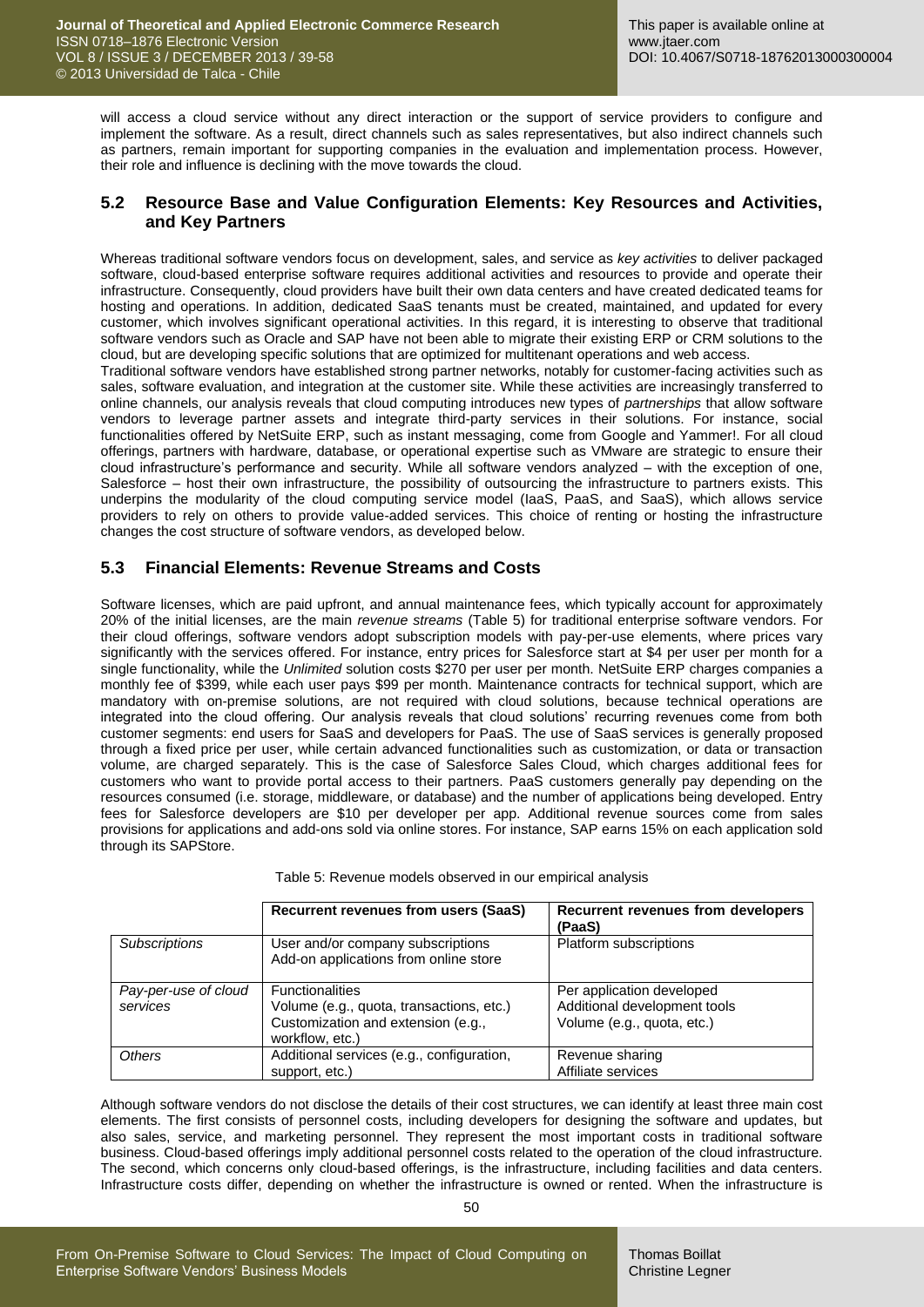owned, significant upfront investments and certain recurrent costs are needed to acquire and run the infrastructure. If the infrastructure is rented, these fixed costs are transferred into variable costs. Among the cloud solutions analyzed, Salesforce is the only company that rents infrastructure. Finally, the last cost components comprise the services from third parties such as licenses for databases or platform environment. For instance, NetSuite ERP relies on Yammer! for its instant messaging functionality, and SAP on Google AppEngine functionalities.

# **6 A Refined View of Cloud-based Business Models**

The within-case and cross-case analysis reveals that cloud computing significantly alters enterprise software vendors' traditional business model, and forces them to transform all their business model components*.* We were thus able to derive cloud-based business model configurations, which we present and discuss in the following section.

### **6.1 Cloud-based Business Model Configurations**

[Table 6](#page-13-0) synthesizes the business model configurations for traditional and cloud vendors, which we derived from our analysis. It illustrates that cloud-based business model configurations differ from the traditional model in two primary areas: first, the move from a product vendor towards a service provider, which we denote as *enterprise SaaS*, and second, the creation of enterprise software platforms that extend the SaaS offering, which we denote as *enterprise SaaS+PaaS*. We will elaborate on these two business model configurations.

When moving to *enterprise SaaS*, enterprise software vendors have diversified the customer value proposition, first by offering web-based access to business applications with full functional scope, but also smaller packages with restricted functionalities, such as contact management for Salesforce Sales Cloud and employee management for SAP Business ByDesign. Second, they complement traditional functionalities by leveraging technology advances, in particular web and mobile front ends, integration with social media, and advanced analytics. In addition, they have extended their customer bases, notably to the small and medium-sized segments. With cloud computing, vendors also tend to replace offline customer relationships with online lifecycle services. Although the traditional relationships with integrators and sales representatives remain with cloud solutions, they tend to lose importance. Customers are provided with online subscriptions to purchase enterprise software; online services guide them along the implementation of their cloud solution and train them in using the software. Finally, customers can access online stores to extend their solutions' functionalities with add-ons. Compared to traditional enterprise software, cloud solutions lead to a new revenue model that is challenging for traditional vendors. Instead of paying significant upfront license fees and annual maintenance fees equivalent to approximately 20% of the initial investment, customers pay only for what they use. Therefore, not all revenue streams mentioned in the literature appear in our cloud business model analysis. In contrast to consumer-oriented SaaS, we do not find any free, pure pay-per-use (not based on subscription, but only on volume) or advertising model for enterprise software. Not only revenue streams are impacted while delivering SaaS, but also cost structures and required resources. In addition to the traditional core activities of software development, sales, marketing, and support, software vendors must manage IT infrastructure and operations. The provision of cloud enterprise software is resource and cost-intensive, since it requires data centers and other physical infrastructure as well as operational teams.

*Enterprise SaaS+PaaS*, as the second business model configuration, which we observe only in a subset of our sample (Salesforce Sales Cloud, Netsuite ERP, SAP Business ByDesign), represents a significant extension of the SaaS model, through the bundling and integration of the core product with third-party offerings. Given the restricted possibilities to provide customized SaaS, we observe – in the case of Salesforce.com – that integrators and implementation partners play a significant role in providing specialized add-on functionalities to niche segments. By providing developers with tools that allow them develop and deploy add-ons, enterprise software vendors are moving from packaged software vendors towards becoming platform providers. A so-called multisided platform, this model requires the involvement of two interdependent groups to grow and to create value [16], [44]: SaaS users and PaaS developers. While PaaS developers pay to develop and sell applications through software vendors' online stores, [SaaS users pay for their usage. As a result, each customer segment brings its own revenue stream.](#page-14-0) 

[Figure 2](#page-14-0) shows the two complementary business model configurations and associated revenue streams: In the case of enterprise SaaS, enterprises consume core business applications on demand and pay subscription-based and other fees according to their use. With the extension to enterprise SaaS+PaaS, additional PaaS capabilities serve developers, who pay to access the platform in order to develop add-ons. These add-ons increase the attractiveness of the core business applications and will be sold to enterprises through the app store. While the earned money out of the sales goes to developers, platform providers host the service and sell add-ons to get part of the earned money.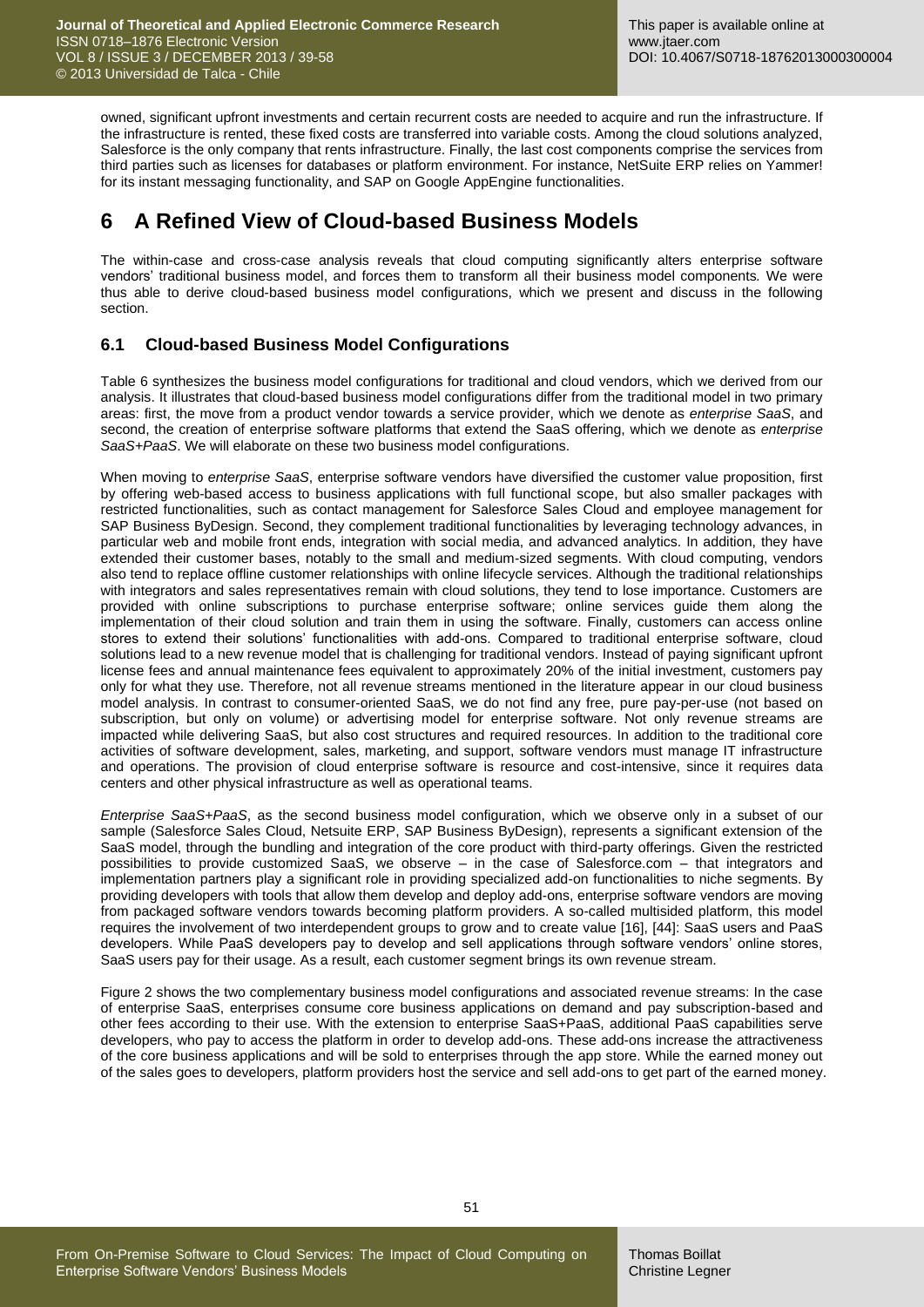#### Table 6: Business model configurations of enterprise software vendors: Traditional enterprise software, enterprise SaaS, and enterprise SaaS+PaaS

<span id="page-13-0"></span>

|                                       |                                                                         | $On-$<br>premise<br>enterprise                     | <b>Enterprise</b><br><b>SaaS</b>                   | <b>Enterprise</b><br>SaaS+PaaS                     |
|---------------------------------------|-------------------------------------------------------------------------|----------------------------------------------------|----------------------------------------------------|----------------------------------------------------|
|                                       |                                                                         | software                                           |                                                    |                                                    |
|                                       | Value proposition                                                       |                                                    |                                                    |                                                    |
| Software                              | Core functionalities: integrated processes and data                     | Χ                                                  | Х                                                  | х                                                  |
| functionalities                       | Extended functionalities: analytics, social media                       |                                                    | $\overline{\mathsf{X}}$                            | $\overline{\mathsf{X}}$                            |
|                                       | Add-ons                                                                 | (X)                                                | Χ                                                  | х                                                  |
| Software                              | On-premise installation                                                 | X                                                  |                                                    |                                                    |
| deliverv                              | Web-based access                                                        |                                                    | X                                                  | X                                                  |
| Software                              | Personalization                                                         | (X)                                                | $\overline{\mathsf{x}}$                            | $\overline{\mathsf{x}}$                            |
| customization                         | Configuration                                                           | Χ                                                  | (X)                                                | (X)                                                |
| Services                              | Implementation                                                          | $\overline{\mathsf{x}}$                            | (X)                                                | (X)                                                |
|                                       | Installation hardware and software                                      | X                                                  |                                                    |                                                    |
|                                       | Support and maintenance                                                 | $\overline{\mathsf{x}}$                            | X                                                  | Χ                                                  |
| Development platform                  |                                                                         |                                                    |                                                    | $\overline{\mathsf{x}}$                            |
|                                       | <b>Customer segments</b>                                                |                                                    |                                                    |                                                    |
| Users                                 | Medium-sized to large companies                                         | X                                                  | (X)                                                | (X)                                                |
|                                       | Small to medium-sized companies                                         |                                                    | x                                                  | Χ                                                  |
| <b>Developers</b>                     |                                                                         |                                                    |                                                    | Χ                                                  |
|                                       | <b>Customer relationships</b>                                           |                                                    |                                                    |                                                    |
| Account manager                       |                                                                         | $\frac{X}{X}$                                      | (X)                                                | (X)                                                |
|                                       | VAR and integrators (internal and partner)                              |                                                    | (X)                                                | (X)                                                |
|                                       | Online lifecycle (online store for purchasing software, online support) |                                                    | X                                                  | Χ                                                  |
|                                       | Channels                                                                |                                                    |                                                    |                                                    |
| Customers                             | Direct (online)                                                         |                                                    | Χ                                                  | Χ                                                  |
|                                       | Direct (offline) - own sales and field service                          | Χ                                                  |                                                    |                                                    |
|                                       | Indirect (offline) - ISV/VAR and integrators                            | $\overline{\mathsf{x}}$                            | X                                                  | Χ                                                  |
| Developers                            | Direct (online)                                                         |                                                    |                                                    | X                                                  |
|                                       | <b>Revenue streams</b>                                                  |                                                    |                                                    |                                                    |
| Entry fees                            | License                                                                 | X                                                  |                                                    |                                                    |
| <b>Recurrent fees</b>                 | Maintenance (support)                                                   | X                                                  |                                                    |                                                    |
|                                       | Pay-per-use (business software)                                         |                                                    | X                                                  | Χ                                                  |
|                                       | Pay-per-use (development platform and resources)                        |                                                    |                                                    | $\overline{\mathsf{x}}$                            |
|                                       | Revenue sharing (online stores)                                         |                                                    |                                                    | Χ                                                  |
| Additional                            | <b>Professional services</b>                                            | X                                                  | X                                                  | $\overline{\mathsf{X}}$                            |
| services                              | Affiliate services                                                      |                                                    |                                                    | $\overline{\mathsf{x}}$                            |
|                                       | Key activities                                                          |                                                    |                                                    |                                                    |
| Sales                                 |                                                                         | X                                                  | Χ                                                  | Χ                                                  |
| Service and support                   |                                                                         | X                                                  | $\overline{\mathsf{x}}$                            | X                                                  |
|                                       |                                                                         | X                                                  | Χ                                                  | Χ                                                  |
| Development<br>Application management |                                                                         |                                                    | $\overline{\mathsf{x}}$                            | $\overline{\mathsf{x}}$                            |
| Infrastructure operations             |                                                                         |                                                    | X                                                  | $\overline{\mathsf{x}}$                            |
|                                       | Key resources                                                           |                                                    |                                                    |                                                    |
| <b>Developers</b>                     |                                                                         |                                                    |                                                    |                                                    |
|                                       |                                                                         | $\overline{\mathsf{X}}$<br>$\overline{\mathsf{x}}$ | $\overline{\mathsf{X}}$<br>$\overline{\mathsf{x}}$ | $\overline{\mathsf{X}}$<br>$\overline{\mathsf{x}}$ |
| Sales and service staff               |                                                                         |                                                    | X                                                  | X                                                  |
| Data center and IT operations         |                                                                         |                                                    |                                                    |                                                    |
|                                       | Key partners                                                            |                                                    |                                                    |                                                    |
|                                       | Technology partners (middleware, database)                              | Χ                                                  | <u>Х</u>                                           | Χ                                                  |
| ISV (add-ons)                         |                                                                         | $\overline{X}$                                     | $\overline{X}$                                     | $\overline{\mathsf{x}}$                            |
|                                       | VAR and integrators (implementation)                                    | X                                                  | Χ                                                  | Χ                                                  |
|                                       | Third-parties' hardware and system operation capabilities (laaS)        |                                                    | (X)                                                | $\overline{(\mathsf{X})}$                          |
|                                       | Third-parties' integrated components                                    |                                                    | X                                                  | $\overline{X}$                                     |
| PaaS developers                       |                                                                         |                                                    |                                                    | Χ                                                  |
|                                       | Cost structure                                                          |                                                    |                                                    |                                                    |
| Personnel costs                       | Developers, sales/service staff                                         | Χ                                                  | х                                                  | X                                                  |
|                                       | System engineers                                                        |                                                    | <u>х</u>                                           | <u>х</u>                                           |
| Infrastructure costs (data center)    |                                                                         |                                                    | $\overline{\mathsf{x}}$                            | $\overline{X}$                                     |
|                                       | Costs for third-party services (license)                                |                                                    | Χ                                                  | X                                                  |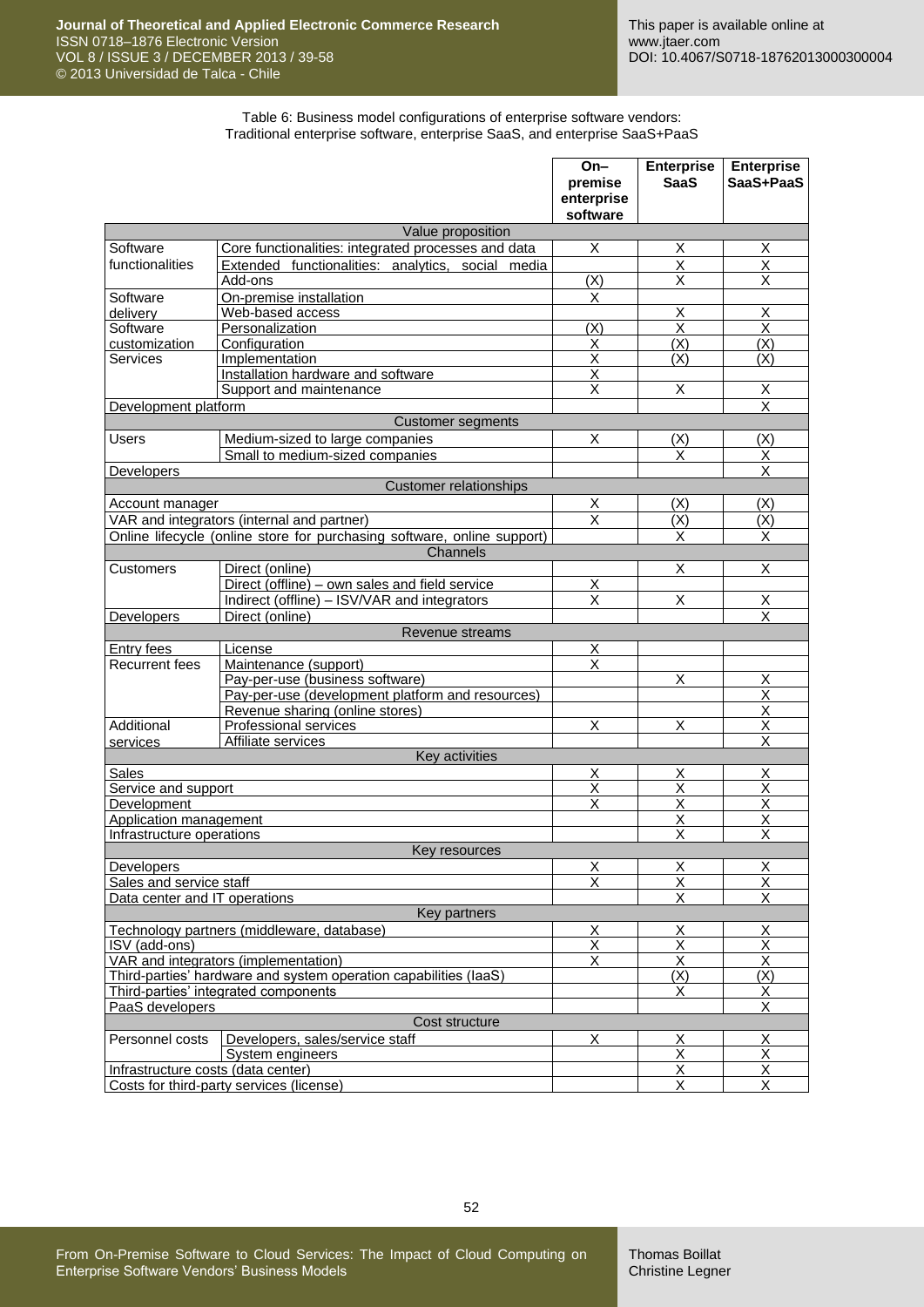

Figure 2: Two complementary business model configurations in cloud-based enterprise software

#### <span id="page-14-0"></span>**6.2 Discussion**

Our study reveals that the move from on-premise software to cloud services impacts all nine business model elements and synthesizes the specificities of enterprise software vendors' business model. In view of the radical changes in the business model – on the customer-facing side as well as on the resource base and value configuration side – our study confirms that cloud computing has the characteristics of a disruptive technology for the enterprise software market [12], [32]; first, it enables less skilled users to receive the same utility from enterprise software that was previously available only for larger organizations, because services are delivered through a web browser and with recurrent price models. Cloud computing thereby targets customers at the low end of market with modest performance demands, which can benefit from economies of scale to access services. Second, it requires software vendors to build IT infrastructure and the related capabilities in order to operate and maintain cloud solutions. From a financial perspective, this implies significant upfront investments in data centers as well as operating costs, while revenues tend to be very low in early phases after market entry owing to the recurring service fees and the absence of upfront payments. Finally, the move towards cloud-based enterprise software disrupts the existing value networks. The roles in the existing ecosystem [32] – of software developers, ISVs, and service providers – are changing due to the characteristics and online delivery of cloud solutions. While partners have always played important roles in selling and implementing enterprise software, customer relationships rely more intensively on direct online channels in the case of cloud solutions. This change in channel mix in favor of direct and online channels has not been discussed in prior literature, but has a major impact on the evolution of software vendors' ecosystems where ISVs, VARs, and integrators traditionally played an important role [32]. New partners gain importance in the delivery of cloud solutions, and third-party services are integrated into SaaS and PaaS offerings, resulting in a vertically integrated ecosystem of infrastructure and technology providers, add-on developers, and channel partners.

As noted, revenue and price models have been one of the focus areas of prior research. Interestingly, not every option mentioned in the literature (and applied in the context of consumer-oriented cloud services) appear in our cloud business model analysis. From a SaaS perspective, most vendors offer different types of subscription models with some pay-per-use elements, but we do not find any pure pay-per-use (only on volume) or advertising model. From a PaaS perspective, we do not see admission fees, advertising, or fees related to the publication of new application versions. These findings confirm that cloud-based enterprise software is a dedicated category of cloud services that does not share the same revenue and price models as cloud offerings for private users.

Our analysis complements existing research – in particular Luoma et al. [38] (see [Table 2\)](#page-4-0): On the one hand, it refines their *enterprise SaaS* business model by a detailed analysis of the nine business model components and their configurations. On the other hand, our findings extend Luoma et al.'s work [38] by adding the *enterprise SaaS+PaaS* business model configuration. Certain cloud providers offer complete cloud platforms for integrating third-party offerings into their core services in addition to delivering mass-customized applications via the internet.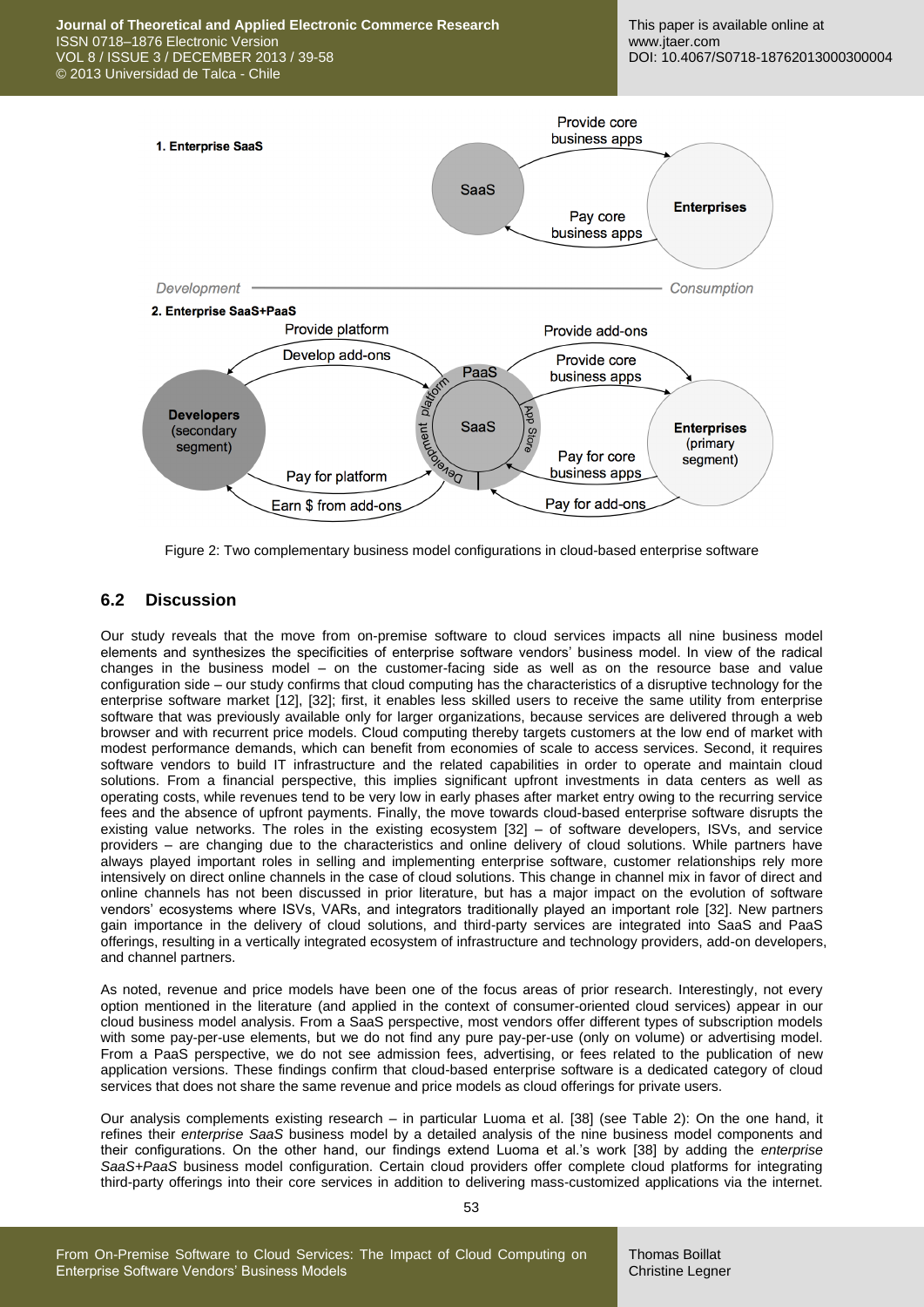Their business model evolves into a multisided platform with enterprise users as the primary customer segment and developers as secondary customer segment. By identifying *enterprise SaaS* and *enterprise SaaS+PaaS* as two alternative business model configurations, our research synthesizes the strategic options for enterprise software vendors. We conclude that prior studies on SaaS have a scope that is too narrow and that enterprise software must also be studied as platform business.

# **7 Conclusion**

With its focus on software vendors and their business models, our research fills a gap in the existing studies on cloud-based enterprise software, which mostly focus on cloud adoption from a user perspective. Our findings broaden the prevailing perspective on cloud-based enterprise software as *enterprise SaaS* and identifies the emerging enterprise software platforms (*enterprise SaaS+PaaS)* as additional business model configuration. The following section discusses our research contribution and the implications for practice and research. We conclude by outlining the limitations and suggesting future research opportunities.

### **7.1 Contribution**

The few existing studies on enterprise software either proposed business model categories or analyzed specific mechanisms (such as price revenue models) implied by offering cloud services from a vendor perspective. Our research complements these studies by delineating the detailed implications of moving towards cloud computing on the customer-facing side as well as on the side of resource bases, value configuration, and financials.

Our research relies on a qualitative and systematic approach that analyzes four cloud-based enterprise software offerings and two of their traditional on-premise counterparts based on the nine elements of Osterwalder and Pigneur's business model canvas [44]. Our findings reveal that cloud computing's implications go far beyond migrating on-premise solutions to online software delivery and introducing a pay-per-use model or a subscription revenue model. On the contrary, it impacts all nine business model elements: In the customer-facing elements, cloud offerings comprise new functionalities (i.e. analytics, social media), new customer segments (SME), and new channels and customer relationships, to offer direct access to solutions. Concerning the resource base and value configuration, cloud software providers not only need to develop web-based applications, but also need to provision them as well as operate and maintain the required infrastructure for customers. This implies new activities and resources, unless software vendors rely on an external service (IaaS). Our analysis shows that, to compensate the lack of in-depth customization resulting from the multitenant model, software vendors provide a development platform (PaaS) that allows developers to develop and deploy add-ons that will be installed on cloud-based enterprise software through online stores. In doing so, they complement the SaaS business model with PaaS and thereby evolve into multisided platforms. They address two customer segments – users and developers – with different value propositions. The main contributions of our research are the characteristics of cloud-based business models and two alternative business model configurations: *enterprise SaaS* and *enterprise SaaS+PaaS*.

### **7.2 Implications**

Our study allows researchers and practitioners to better understand how cloud computing shapes value creation for enterprise software and the associated business models.

From a practitioner perspective, our research synthesizes the strategic choices of business software vendors who are moving towards the cloud along two alternative business model configurations: First, they need to decide on their core cloud offerings for end users while setting an appropriate degree of vertical integration. Second, they need to determine whether they restrict themselves to pure SaaS or intend to become platform providers, combining SaaS and PaaS. This choice has several impacts on software vendors' ecosystems, in which developers traditionally act as partners rather than customers that are paying for development platforms. Traditional partners such as VARs and ISVs will increasingly productize their industry-specific and segment-specific knowledge in the form of extensions to core cloud solutions. At the same time, they will have to pay for the development platform and resources, and will share revenues with the core enterprise software vendor. Existing vendors of complementary software will have to decide whether to participate in the development platform to stay in or extend their business.

From an academic perspective, our research relativizes the strict separation of SaaS and PaaS in prior literature. It also confirms the disruptive nature of cloud computing in the area of enterprise software along two business model configurations, *enterprise SaaS* and *enterprise SaaS+PaaS*. We conclude that enterprise software will increasingly become a platform business. As a multisided platform business, cloud-based enterprise software will exhibit significant network effects, as already demonstrated by Salesforce.com. The challenge for enterprise software providers is to reach critical mass to benefit from positive same-side and cross-side network effects: The more SaaS users there are, the more PaaS developers (and integrators) will be attracted by the solution. If there are not enough SaaS users, PaaS developers may switch to another cloud solution. One the other hand, if there are not enough applications in the store, SaaS users may lack specific functionalities or customization of the cloud solution and may also switch to another solution. Clearly, both groups are needed in order to generate attraction and create value.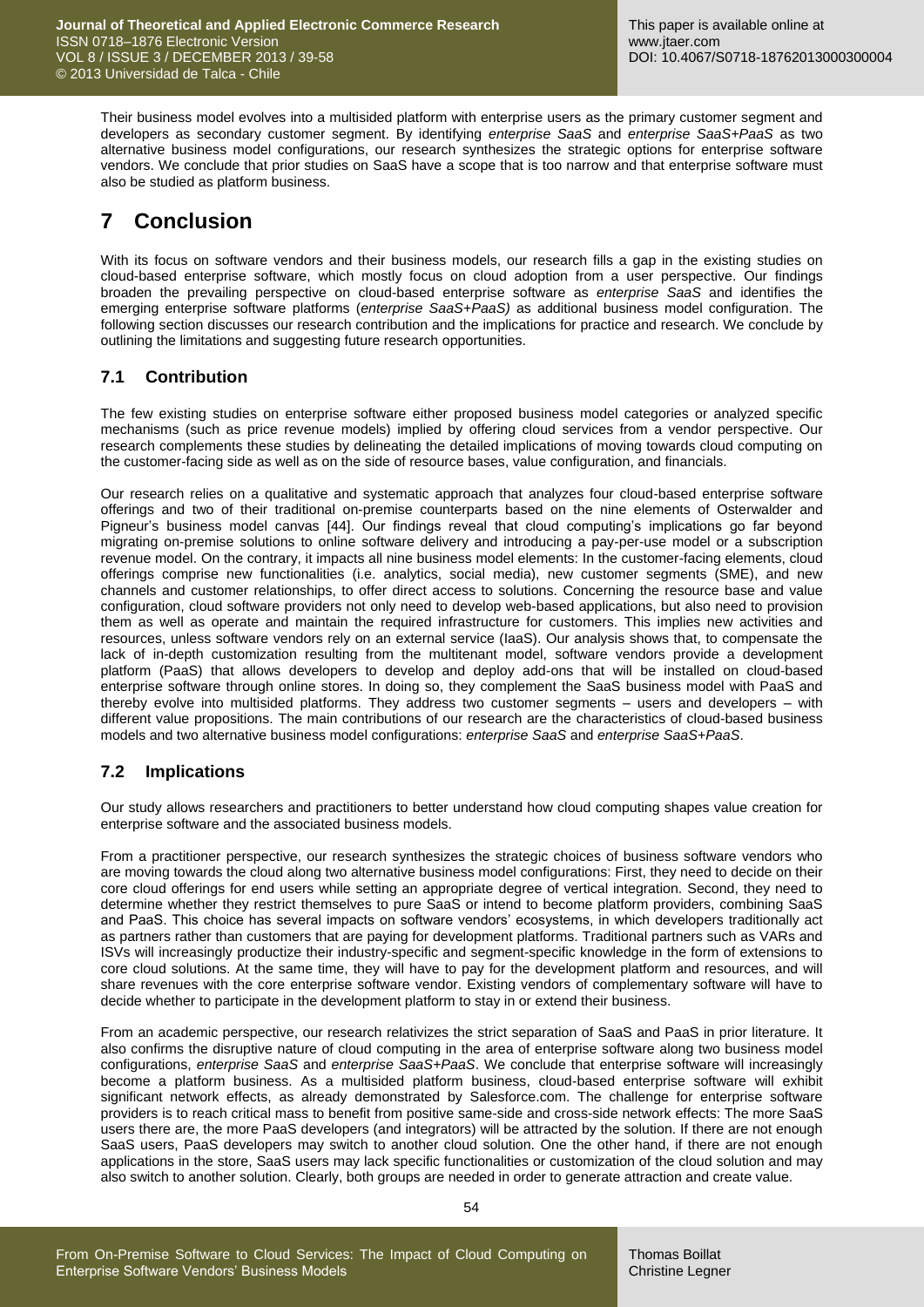### **7.3 Limitations and Outlook on Future Research**

One of the limitations of our study is its qualitative research design, which does not support statistical generalization. However, we were able to collect detailed data from case studies covering different functional scope types as well as vendor types, which allows for analytical generalization. To validate our findings, we encourage more empirical research on the emerging business models for enterprise software. Another limitation, which our study shares with other studies [38], is the fact that software vendors do not share certain business model-related information, among them the detailed cost and revenue breakdown for cloud services. As particularly interesting areas of research, we identify the design and adoption of emerging enterprise software platforms. Since these platforms are transforming the relationships between vendors, VARs, and ISVs, we also find that partnering strategies and the evolution of enterprise software vendor ecosystems deserve more research.

# **Websites List**

Site 1: NetSuite, ERP Software

<http://www.netsuite.com/portal/products/netsuite/erp/main.shtml>

Site 2: Oracle, Siebel Customer Relationship Management (CRM) Applications <http://www.oracle.com/us/products/applications/siebel/overview/index.html>

Site 3: Oracle, CRM On Demand

<http://www.oracle.com/us/products/applications/siebel/overview/index.html>

Site 4: Salesforce, Sales Cloud: Sales for the Social Enterprise <http://www.oracle.com/us/products/applications/crmondemand/index.html>

Site 5: SAP, Overview of ERP Software <http://www54.sap.com/solutions/bp/erp/software/overview.html>

Site 6: SAP, Business ByDesign Software <http://www54.sap.com/solutions/tech/cloud/software/business-management-bydesign/overview/index.html>

### **References**

- [1] N. Abdat, M. Spruit, and M. Bos, Software as a Service and the Pricing Strategy for Vendors. USA: IGI Global, 2010.
- [2] R. Accorsi, Business process as a service: chances for remote auditing, in Proceedings of the IEEE 35th Annual Computer Software and Applications Conference Workshops (COMPSACW), Munich, 2011, pp. 398- 403.
- [3] M. C. Antero, J. Hedman, and S. Henningsson, Evolution of business models: A case study of SAP, in Proceedings of the 21st European Conference on Information Systems, Utrecht, 2013, pp. 1-12.
- [4] M. Armbrust, A. Fox, R. Griffith, A. D. Joseph, R. Katz, A. Konwinski, G. Lee, D. Patterson, A. Rabkin, I. Stoica, and M. Zaharia, A view of cloud computing, Communications of the ACM, vol. 53, no. 4, pp. 50-58, 2010.
- [5] I. Benbasat, D. K. Goldstein, and M. Mead, The case research strategy in studies of information systems, MIS Quarterly, vol. 11, no. 3, pp. 369-386, 1987.
- [6] A. Benlian, T. Hess, and P. Buxmann, Drivers of SaaS-Adoption An empirical study of different application types, Business & Information Systems Engineering, vol. 1, no. 5, pp. 357-369, 2009.
- [7] C.P. Bezemer and A. Zaidman, Multi-Tenant SaaS applications: Maintenance dream or nightmare?, in Proceedings of the Joint ERCIM Workshop on Software Evolution (EVOL) and International Workshop on Principles of Software Evolution (IWPSE), Antwerp, 2010, pp. 88-92.
- [8] R. Buyya, C. S. Yeo, S. Venugopal, J. Broberg, and I. Brandic, Cloud computing and emerging IT platforms: vision, hype, and reality for delivering computing as the 5th utility, Future Generation Computer Systems, vol. 25, no. 6, pp. 599-616, 2009.
- [9] N. Castellina and K. Prouty. (2012, September) ERP in Manufacturing 2012, Aberdeen Research. [Online]. Available: [http://aberdeen.com/Aberdeen-Library/7812/RA-enterprise-resource-planning.aspx.](http://aberdeen.com/Aberdeen-Library/7812/RA-enterprise-resource-planning.aspx)
- [10] H. Chesbrough, Business Model Innovation: It's not just about Technology Anymore, Strategy & Leadership, vol. 35, no. 6, pp. 12-17, 2007.
- [11] V. Choudhary, Software as a Service: Implications for Investment in Software Development, in Proceedings of the 40th Annual Hawaii International Conference on System Sciences, Waikoloa, 2007, pp. 209a.
- [12] C. M. Christensen and M. Overdorf, Meeting the Challenge of Disruptive Change, Harvard Business Review, vol. 78, no. 2, pp. 66-76, 2000.
- [13] M. A. Cusumano, The Changing Software Business: Moving from Products to Services, Computer, vol. 41, no. 1, pp. 20-27, 2008.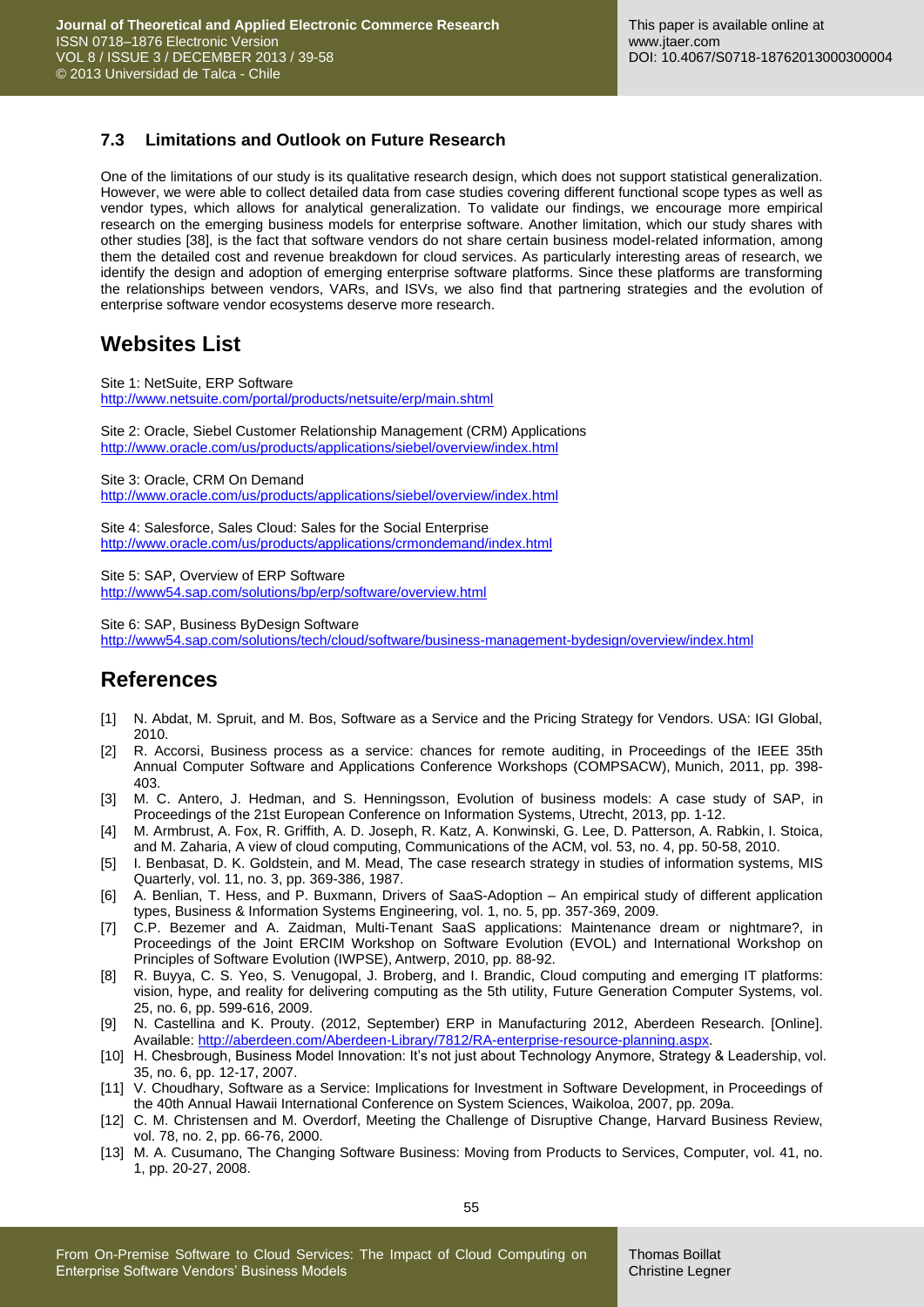- [14] T. H. Davenport, Putting the Enterprise into the Enterprise System, Harvard Business Review, vol. 76, no. 4, pp. 121-131, 1998.
- [15] L. Dubé and G. Paré, Rigor in Information Systems Positivist Case Research: Current Practices, Trends, and Recommendations, MIS Quarterly, vol. 27, no. 4, pp. 597–636, Dec. 2003.
- [16] N. Eddy. (2012, June) Oracle, SAP, Salesforce Fight for CRM Market Share: IDC. eWeek. [Online]. Available: [http://www.eweek.com/c/a/Enterprise-Applications/Oracle-SAP-Salesforce-Fight-for-CRM-Market-Share-IDC-](http://www.eweek.com/c/a/Enterprise-Applications/Oracle-SAP-Salesforce-Fight-for-CRM-Market-Share-IDC-136782/)[136782/](http://www.eweek.com/c/a/Enterprise-Applications/Oracle-SAP-Salesforce-Fight-for-CRM-Market-Share-IDC-136782/)
- [17] T. Eisenmann, G. Parker, and M. W. van Alestyne, Strategies for Two-Sided Markets, Harvard Business Review, vol. 84, no. 10, pp. 92-101, 2006.
- [18] T. Ellahi, B. Hudzia, H. Li, M. A. Lindner, and P. Robinson, The Enterprise Cloud Computing Paradigm. USA: John Wiley & Sons, 2011.
- [19] M. J. Eppler, F. Hoffmann, and S. Bresciani, New Business Models through Collaborative Idea Generation, International Journal of Innovation Management, vol. 15, no. 6, pp. 1323-1341, 2011.
- [20] M. Eurich, A. Giessmann, T. Mettler, and K. Stanoevska-Slabeva, Revenue Streams of Cloud-based Platforms: Current State and Future Directions in Proceedings of the Americas Conference On Information Systems 2011, Detroit, Michigan, 2011. [Online]. Available: [http://aisel.aisnet.org/amcis2011\\_submissions/302.](http://aisel.aisnet.org/amcis2011_submissions/302)
- [21] Forbes. (2012, April) Roundup of CRM Forecasts and Market Estimates, 2012. Forbes. [Online]. Available: [http://www.forbes.com/sites/louiscolumbus/2012/12/04/roundup-of-crm-forecasts-and-market-estimates-2012/.](http://www.forbes.com/sites/louiscolumbus/2012/12/04/roundup-of-crm-forecasts-and-market-estimates-2012/)
- [22] I. Foster, Y. Zhao, I. Raicu, and S. Lu, Cloud Computing and Grid Computing 360-Degree Compared, in Proceedings of Grid Computing Environments Workshop 2008, Texas, 2008, pp. 1–10.
- [23] Gartner. (2012, November) Gartner: Top 10 Key Technology Trends for 2013. CloudTimes. [Online]. Available: [http://cloudtimes.org/2012/11/06/gartner-top-10-key-technology-trends-for-2013/.](http://cloudtimes.org/2012/11/06/gartner-top-10-key-technology-trends-for-2013/)
- [24] A. A. J. Göldi, The Emerging Market for Web-based Enterprise Software, M.S. Thesis, Massachusetts Institute of Technology, Cambridge, USA, 2007.
- [25] J. Hedman and T. Kalling, The Business Model Concept: Theoretical Underpinnings and Empirical Illustrations, European Journal of Information Systems, vol. 12, no. 1, pp. 49-59, 2003.
- [26] M. Hogan, F. Liu, A. Sokol, and J. Tong, NIST Cloud Computing Standards Roadmap, National Institute of Standards and Technology, Gaithersburg, USA, pp. 10–76, 2011.
- [27] M. Janssen and A. Joha, Challenges for Adopting Cloud-Based Software as a Service (SaaS) in the Public Sector in Proceedings of the European Conference on Information Systems 2011, Helsinki, 2011. [Online]. Available: [http://aisel.aisnet.org/ecis2011/80.](http://aisel.aisnet.org/ecis2011/80)
- [28] M. W. Johnson, C. M. Christensen, and H. Kagermann, Reinventing your Business Model, Harvard Business Review, vol. 86, no. 12, pp. 50-59, 2008.
- [29] R. B. Johnson, Examining the Validity Structure of Qualitative Research, Education, vol. 118, no. 2, pp. 282- 292, 1997.
- [30] H. Katzan, Cloud Software Service: Concepts, Technology, Economics, Service Science, vol. 1, no. 4, pp. 256- 269, 2009.
- [31] A. Khajeh-Hosseini, I. Sommerville, and I. Sriram, Research Challenges for Enterprise Cloud Computing in Proceedings of the ACM Symposium on Cloud Computing, Indiamapolis, 2010, pp. 1-11.
- [32] A. Krikos, Cloud Computing as a Disruptive Technology, Cloudbook, vol. 2, no. 2, pp. 1-5, 2011.
- [33] S. Leimeister, C. Riedl, M. Böhm, and H. Krcmar, The Business Perspective of Cloud Computing: Actors, Roles, and Value Networks in Proceedings of the European Conference on Information Systems 2010, Pretoria, 2010.
- [34] H. Liao, SaaS Business Model for Software Enterprise in Proceedings of the 2nd IEEE International on Information Management and Engineering, 2010, pp. 604-607.
- [35] F. Liu, J. Tong, J. Mao, R. Bohn, J. Messina, L. Badger, and D. Leaf, NIST Cloud Computing Reference Architecture, National Institute of Standards and Technology, NIST Special Publication 500-292, Gaithersburg, MA, 2011.
- [36] C. Loebbecke, B. Thomas, and T. Ullrich, Assessing Cloud Readiness at Continental AG, MIS Quarterly Executive, vol. 11, no. 1, pp. 11-23, 2012.
- [37] E. Luoma and T. Nyberg, Four Scenarios for Adoption of Cloud Computing in China in Proceedings of the European Conference on Information Systems 2011, Helsinki, 2011.
- [38] E. Luoma, M. Rönkkö, and P. Tyrväinen, Current Software-as-a-Service Business Models: Evidence from Finland, Software Business, vol. 114, no. 2, pp. 181-194, 2012.
- [39] D. M. Mangiuc, Enterprise 2.0–Is The Market Ready?, Journal of Accounting and Management Information Systems, vol. 10, no. 4, pp. 516-534, 2011.
- [40] S. Marston, Z. Li, S. Bandyopadhyay, J. Zhang, and A. Ghalsasi, Cloud Computing-The Business Perspective, Decision Support Systems, vol. 51, no. 1, 2011, pp. 176-189.
- [41] C. Møller, ERP II: a Conceptual Framework for next-Generation Enterprise Systems?, Journal of Enterprise Information Management, vol. 18, no. 4, 2005, pp. 483-497.
- [42] NetSuite (2011, April) Leading Industry Analyst Firm Names NetSuite Fastest Growing Financial Management Vendor - For Third Straight Year. NetSuite. [Online]. Available: [http://www.netsuite.com/portal/press/releases/nlpr04-27-11.shtml.](http://www.netsuite.com/portal/press/releases/nlpr04-27-11.shtml)
- [43] A. Osterwalder, The business model ontology: A proposition in a design science approach, Ph.D. dissertation, Universite de Lausanne, Ecole des Hautes Etudes Commerciales, Lausanne, CH, 2004.
- [44] A. Osterwalder and Y. Pigneur, Business Model Generation: A Handbook for Visionaries, Game Changers, and Challengers. New Jersey: Wiley, 2010.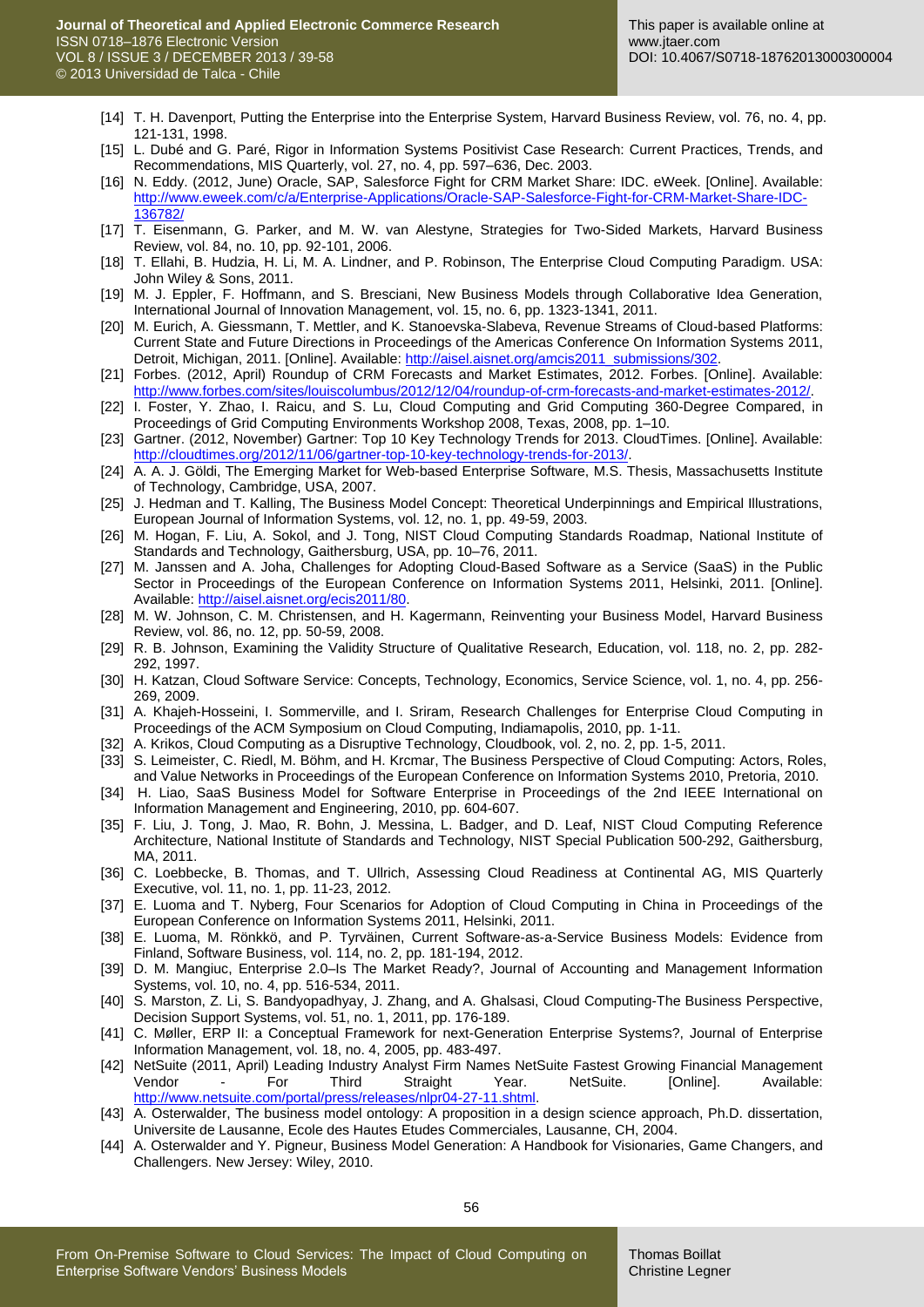- [45] P. Palvia, P. Pinjani, and E. H. Sibley, A profile of information systems research, Information & Management, vol. 44, no. 1, pp. 1-11, 2007.
- [46] Panorama Consulting Solutions (2012, July) ERP implementation benchmark: Comparing SAP, Oracle, and Microsoft. ZDNet. [Online]. Available: [http://www.zdnet.com/erp-implementation-benchmark-comparing-sap](http://www.zdnet.com/erp-implementation-benchmark-comparing-sap-oracle-and-microsoft-7000000971/)[oracle-and-microsoft-7000000971/.](http://www.zdnet.com/erp-implementation-benchmark-comparing-sap-oracle-and-microsoft-7000000971/)
- [47] S. Ried and H. Kisker, Sizing The Cloud, Understanding And Quantifying The Future Of Cloud Computing. Forrester Research, 2011.
- [48] F. Robert Jacobs and F. C. T. Weston Jr., Enterprise Resource Planning (ERP) A Brief History, Journal of Operations Management, vol. 25, no. 2, pp. 357-363, 2007.
- [49] J. R. Rymer, J. Staten and C. Wang. (2012, May) Achieve Cloud Economics for Operations and Services, Forrester **Research.** Research. **Example 20** For Example 20 Available: [http://www.forrester.com/Achieve+Cloud+Economics+For+Operations+And+Services/fulltext/-/E-RES61602.](http://www.forrester.com/Achieve+Cloud+Economics+For+Operations+And+Services/fulltext/-/E-RES61602)
- [50] C. Weinhardt, A. Anandasivam, B. Blau, N. Borissov, T. Meinl, W. Michalk, and J. Stösser, Cloud Computing A Classification, Business Models, and Research Directions, Business & Information Systems Engineering, vol. 1, no. 5, pp. 391-399, 2009.
- [51] T. Wilde and T. Hess, Forschungsmethoden der Wirtschaf,tsinformatik Eine empirische Untersuchung, Wirtschaftsinformatik, vol. 49, pp. 280-287, 2007.
- [52] R. K. Yin, Case Study Research Design and Methods, 3rd ed. Sage Publications, 2003.